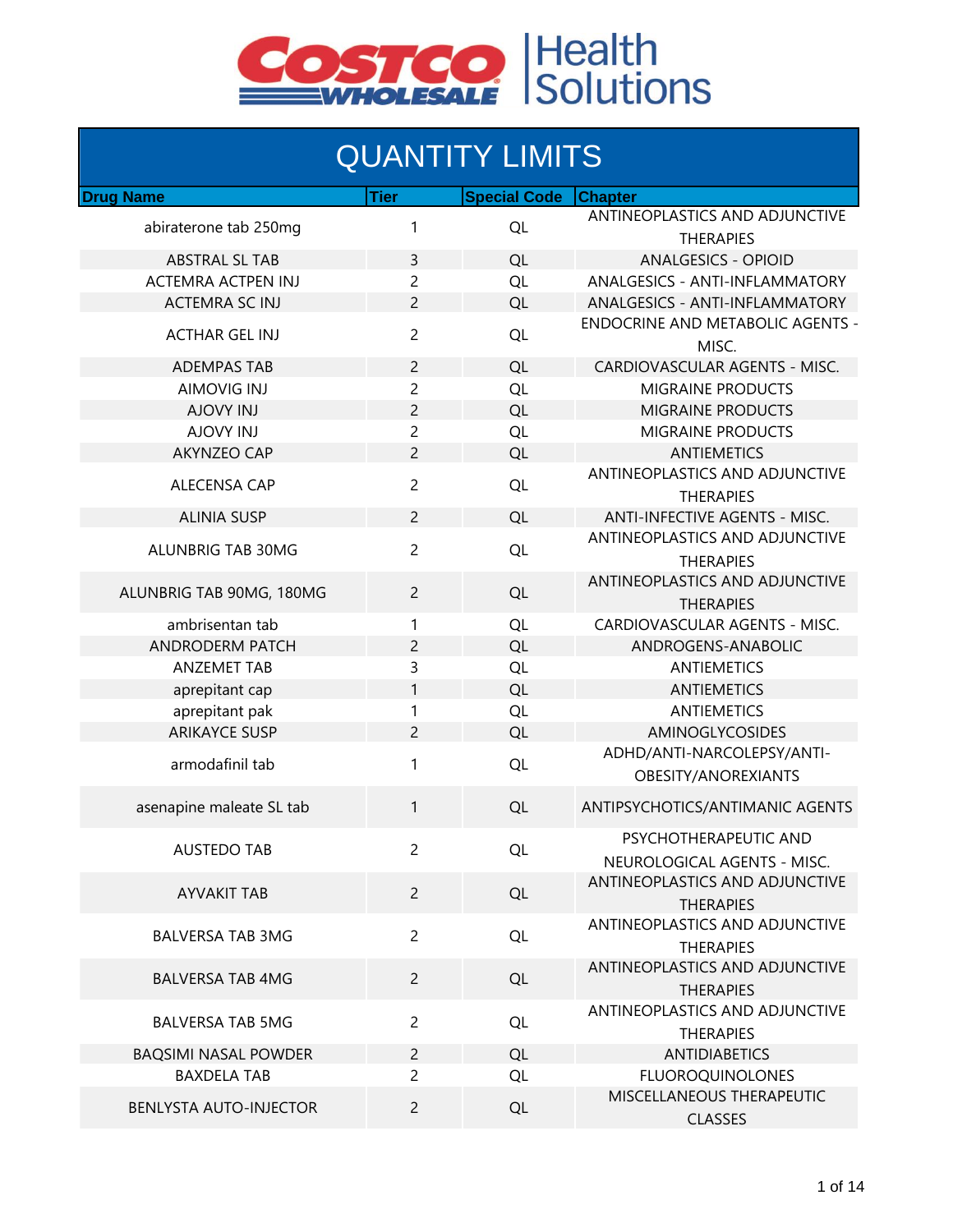

|                                     | $\overline{2}$ |           | MISCELLANEOUS THERAPEUTIC                          |
|-------------------------------------|----------------|-----------|----------------------------------------------------|
| <b>BENLYSTA INJ</b>                 |                | QL        | <b>CLASSES</b>                                     |
| bimatoprost ophth soln              | 1              | QL        | <b>OPHTHALMIC AGENTS</b>                           |
| bosentan tab                        | 1              | QL        | CARDIOVASCULAR AGENTS - MISC.                      |
| <b>BRAFTOVI CAP 75MG</b>            | $\overline{2}$ | QL        | ANTINEOPLASTICS AND ADJUNCTIVE<br><b>THERAPIES</b> |
| <b>BRUKINSA CAP</b>                 | $\overline{2}$ | QL        | ANTINEOPLASTICS AND ADJUNCTIVE                     |
|                                     |                |           | <b>THERAPIES</b>                                   |
| budesonide ER tab                   | 1              | QL        | <b>CORTICOSTEROIDS</b>                             |
| budesonide nasal spray              | 1              | QL        | NASAL AGENTS - SYSTEMIC AND<br><b>TOPICAL</b>      |
|                                     | 1              | QL        | <b>ANALGESICS - OPIOID</b>                         |
| buprenorphine patch                 |                |           | PSYCHOTHERAPEUTIC AND                              |
| bupropion SR tab                    | \$0            | QL        | NEUROLOGICAL AGENTS - MISC.                        |
| butorphanol nasal spray             | 1              | QL        | <b>ANALGESICS - OPIOID</b>                         |
| <b>BYDUREON BCISE AUTO INJ</b>      | $\overline{c}$ | QL        | <b>ANTIDIABETICS</b>                               |
| <b>BYDUREON INJ</b>                 | $\overline{c}$ | QL        | <b>ANTIDIABETICS</b>                               |
| <b>BYDUREON PEN INJ</b>             | $\overline{c}$ | QL        | <b>ANTIDIABETICS</b>                               |
| <b>BYETTA INJ</b>                   | 3              | <b>QL</b> | <b>ANTIDIABETICS</b>                               |
| BYLVAY CAP 400MCG                   | $\overline{2}$ | QL        | <b>GASTROINTESTINAL AGENTS - MISC.</b>             |
| BYLVAY CAP 1200MCG                  | $\overline{c}$ | QL        | <b>GASTROINTESTINAL AGENTS - MISC.</b>             |
| BYLVAY SPRINKLE CAP 200MCG          | $\overline{c}$ | QL        | <b>GASTROINTESTINAL AGENTS - MISC.</b>             |
| BYLVAY SPRINKLE CAP 600MCG          | $\overline{c}$ | QL        | <b>GASTROINTESTINAL AGENTS - MISC.</b>             |
| <b>CABLIVI INJ KIT</b>              | $\overline{2}$ | QL        | HEMATOLOGICAL AGENTS - MISC.                       |
|                                     |                |           | ANTINEOPLASTICS AND ADJUNCTIVE                     |
| <b>CABOMETYX TAB</b>                | $\overline{2}$ | QL        | <b>THERAPIES</b>                                   |
| <b>CALQUENCE CAP</b>                | $\overline{c}$ | QL        | ANTINEOPLASTICS AND ADJUNCTIVE                     |
|                                     |                |           | <b>THERAPIES</b>                                   |
| celecoxib cap                       | $\mathbf{1}$   | QL        | ANALGESICS - ANTI-INFLAMMATORY                     |
| <b>CHANTIX PAK</b>                  | \$0            | QL        | PSYCHOTHERAPEUTIC AND                              |
|                                     |                |           | NEUROLOGICAL AGENTS - MISC.                        |
| <b>CHANTIX TAB</b>                  | \$0            | QL        | PSYCHOTHERAPEUTIC AND                              |
|                                     |                |           | NEUROLOGICAL AGENTS - MISC.                        |
| <b>CIMZIA INJ</b>                   | $\overline{2}$ | <b>QL</b> | <b>GASTROINTESTINAL AGENTS - MISC.</b>             |
| <b>CINRYZE INJ</b>                  | $\overline{c}$ | QL        | HEMATOLOGICAL AGENTS - MISC.                       |
| <b>COPIKTRA CAP</b>                 | $\overline{2}$ | <b>QL</b> | ANTINEOPLASTICS AND ADJUNCTIVE<br><b>THERAPIES</b> |
|                                     |                |           | ANTINEOPLASTICS AND ADJUNCTIVE                     |
| <b>COTELLIC TAB</b>                 | $\overline{2}$ | QL        | <b>THERAPIES</b>                                   |
| COVID-19 TEST                       | \$0            | <b>QL</b> | <b>DIAGNOSTIC PRODUCTS</b>                         |
| <b>COVID-19 VACCINE BOOSTER INJ</b> |                |           |                                                    |
| (MODERNA)                           | \$0            | QL        | <b>VACCINES</b>                                    |
| COVID-19 VACCINE INJ (JANSSEN)      | \$0            | <b>QL</b> | <b>VACCINES</b>                                    |
| COVID-19 VACCINE INJ (MODERNA)      | \$0            | <b>QL</b> | <b>VACCINES</b>                                    |
| COVID-19 VACCINE INJ (PFIZER)       | \$0            | <b>QL</b> | <b>VACCINES</b>                                    |
| COVID-19 VACCINE INJ 5-11Y (PFIZER) | \$0            | <b>QL</b> | <b>VACCINES</b>                                    |
| <b>CYSTADROPS SOLN</b>              | $\overline{2}$ | QL        | <b>OPHTHALMIC AGENTS</b>                           |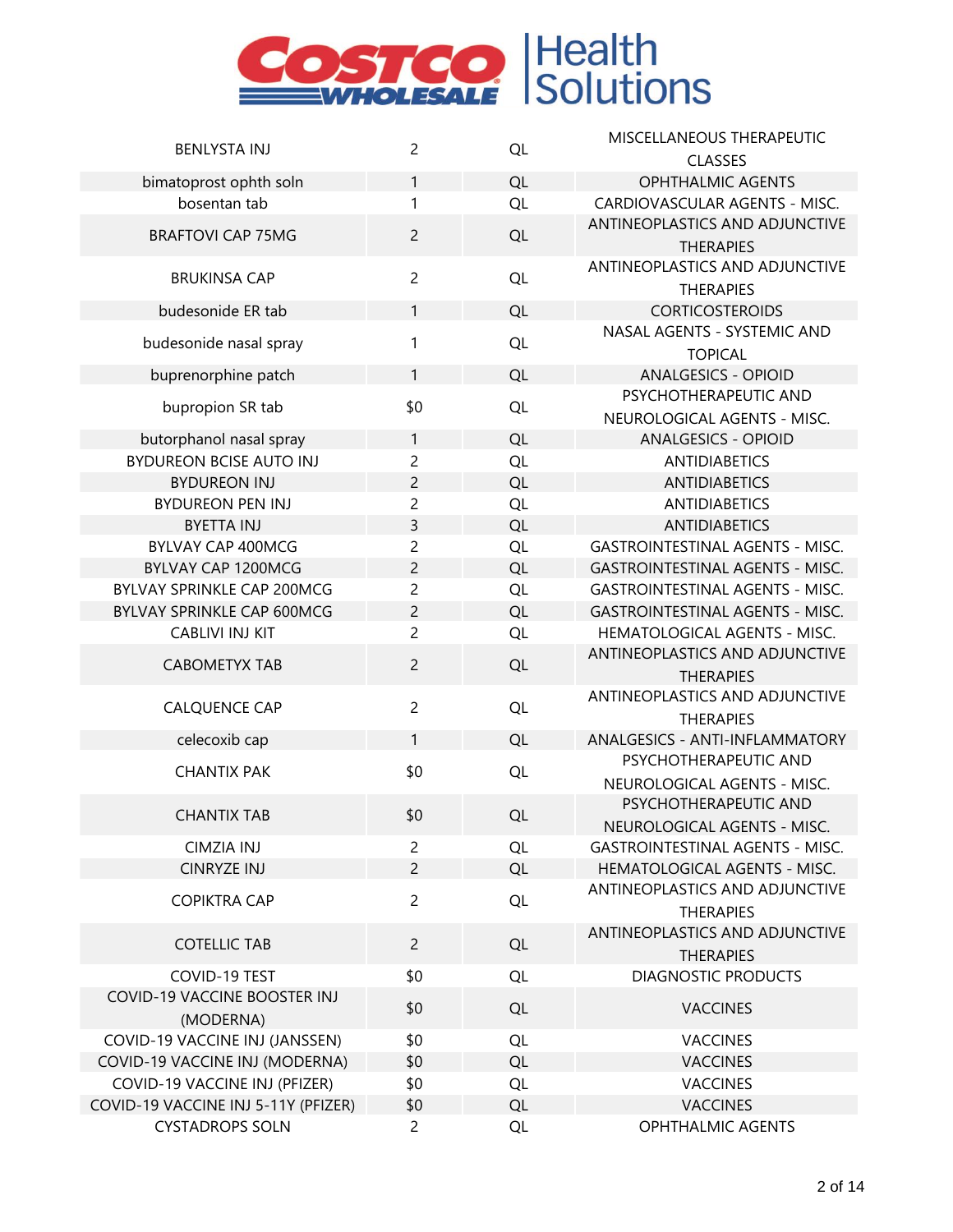| <b>CYSTARAN OPHTH SOLN</b>                        | $\overline{2}$ | QL        | <b>OPHTHALMIC AGENTS</b>                           |
|---------------------------------------------------|----------------|-----------|----------------------------------------------------|
|                                                   |                |           | PSYCHOTHERAPEUTIC AND                              |
| dalfampridine ER tab                              | 1              | QL        | NEUROLOGICAL AGENTS - MISC.                        |
| DEPO-PROVERA SC INJ 104MG                         | \$0            | QL        | CONTRACEPTIVES                                     |
| <b>DEXCOM G6 RECEIVER</b>                         | 3              | QL        | MEDICAL DEVICES AND SUPPLIES                       |
| DEXCOM G6 SENSOR                                  | $\overline{3}$ | QL        | MEDICAL DEVICES AND SUPPLIES                       |
| <b>DEXCOM G6 TRANSMITTER</b>                      | 3              | QL        | MEDICAL DEVICES AND SUPPLIES                       |
| DIASTAT RECTAL GEL, DIAZEPAM<br><b>RECTAL GEL</b> | $\overline{c}$ | QL        | ANTICONVULSANTS                                    |
| diclofenac gel                                    | 1              | QL        | <b>DERMATOLOGICALS</b>                             |
| diclofenac gel 1%                                 | 1              | QL        | <b>DERMATOLOGICALS</b>                             |
| DICLOFENAC PATCH, FLECTOR PATCH                   | 3              | QL        | <b>DERMATOLOGICALS</b>                             |
| diclofenac soln 1.5%                              | $\mathbf{1}$   | QL        | <b>DERMATOLOGICALS</b>                             |
| <b>DIFICID SUSP</b>                               | $\overline{c}$ | QL        | <b>MACROLIDES</b>                                  |
| <b>DIFICID TAB</b>                                | $\overline{c}$ | QL        | <b>MACROLIDES</b>                                  |
|                                                   |                |           | PSYCHOTHERAPEUTIC AND                              |
| donepezil ODT                                     | 1              | QL        | NEUROLOGICAL AGENTS - MISC.                        |
|                                                   |                |           | PSYCHOTHERAPEUTIC AND                              |
| donepezil tab                                     | $\mathbf{1}$   | QL        | NEUROLOGICAL AGENTS - MISC.                        |
|                                                   |                |           | PSYCHOTHERAPEUTIC AND                              |
| donepezil tab 23mg                                | 1              | QL        | NEUROLOGICAL AGENTS - MISC.                        |
| <b>DOPTELET TAB</b>                               | $\overline{c}$ | QL        | <b>HEMATOPOIETIC AGENTS</b>                        |
| <b>DUPIXENT INJ</b>                               | $\overline{c}$ | QL        | <b>DERMATOLOGICALS</b>                             |
| <b>DUPIXENT INJ</b>                               | $\overline{c}$ | QL        | <b>DERMATOLOGICALS</b>                             |
| <b>DUPIXENT PEN INJ</b>                           | $\overline{c}$ | QL        | <b>DERMATOLOGICALS</b>                             |
| eletriptan tab                                    | 1              | QL        | <b>MIGRAINE PRODUCTS</b>                           |
| <b>EMGALITY INJ</b>                               | $\overline{c}$ | QL        | <b>MIGRAINE PRODUCTS</b>                           |
| EMGALITY INJ 100MG/ML                             | $\overline{c}$ | QL        | <b>MIGRAINE PRODUCTS</b>                           |
| <b>EMPAVELI INJ</b>                               | $\overline{c}$ | QL        | HEMATOLOGICAL AGENTS - MISC.                       |
| <b>ENBREL INJ 25MG</b>                            | $\overline{c}$ | QL        | ANALGESICS - ANTI-INFLAMMATORY                     |
| <b>ENBREL INJ 50MG</b>                            | $\overline{c}$ | QL        | ANALGESICS - ANTI-INFLAMMATORY                     |
| <b>ENBREL MINI INJ</b>                            | $\overline{c}$ | QL        | ANALGESICS - ANTI-INFLAMMATORY                     |
| <b>ENBREL SURECLICK INJ 50MG</b>                  | $\overline{c}$ | QL        | ANALGESICS - ANTI-INFLAMMATORY                     |
| <b>ENDARI POWDER PACK</b>                         | 2              | <b>QL</b> | <b>HEMATOPOIETIC AGENTS</b>                        |
| enoxaparin inj                                    | 1              | <b>QL</b> | <b>ANTICOAGULANTS</b>                              |
| <b>ENSPRYNG INJ</b>                               | $\overline{2}$ | <b>QL</b> | MISCELLANEOUS THERAPEUTIC<br><b>CLASSES</b>        |
| entecavir tab                                     | 1              | <b>QL</b> | <b>ANTIVIRALS</b>                                  |
| <b>ENTRESTO TAB</b>                               | $\overline{c}$ | <b>QL</b> | CARDIOVASCULAR AGENTS - MISC.                      |
| epinephrine pen inj 0.15mg, 0.3mg                 | 1              | <b>QL</b> | VASOPRESSORS                                       |
| <b>ERLEADA TAB</b>                                | $\overline{2}$ | QL        | ANTINEOPLASTICS AND ADJUNCTIVE<br><b>THERAPIES</b> |
| <b>ESBRIET CAP</b>                                | $\overline{2}$ | QL        | RESPIRATORY AGENTS - MISC.                         |
| <b>ESBRIET TAB 267MG</b>                          | $\overline{c}$ | <b>QL</b> | RESPIRATORY AGENTS - MISC.                         |
| <b>ESBRIET TAB 801MG</b>                          | $\overline{c}$ | QL        | RESPIRATORY AGENTS - MISC.                         |
| estradiol vaginal tab, yuvafem vaginal            |                |           |                                                    |
| tab                                               | 1              | QL        | <b>VAGINAL PRODUCTS</b>                            |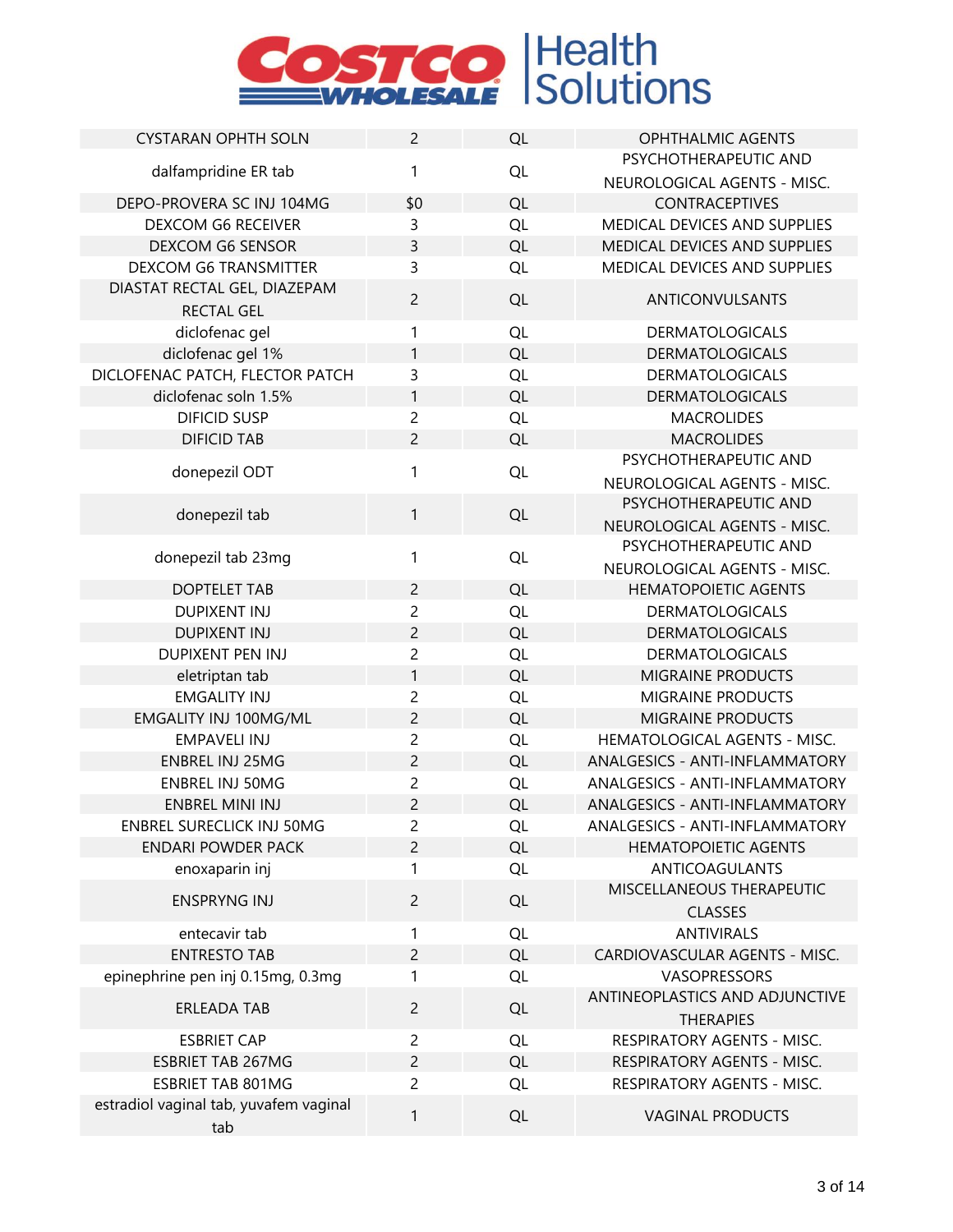

| eszopiclone tab                  | 1              | QL | HYPNOTICS/SEDATIVES/SLEEP               |
|----------------------------------|----------------|----|-----------------------------------------|
|                                  |                |    | <b>DISORDER AGENTS</b>                  |
| everolimus tab                   | 1              | QL | ANTINEOPLASTICS AND ADJUNCTIVE          |
|                                  |                |    | <b>THERAPIES</b>                        |
| everolimus tab for oral susp     | 1              | QL | ANTINEOPLASTICS AND ADJUNCTIVE          |
|                                  |                |    | <b>THERAPIES</b>                        |
| <b>EVRYSDI SOLN</b>              | $\overline{2}$ | QL | NEUROMUSCULAR AGENTS                    |
| <b>EXKIVITY CAP</b>              | $\overline{2}$ | QL | ANTINEOPLASTICS AND ADJUNCTIVE          |
|                                  |                |    | <b>THERAPIES</b>                        |
| ezetimibe/simvastatin tab        | $\mathbf{1}$   | QL | ANTIHYPERLIPIDEMICS                     |
| <b>FANAPT TAB</b>                | 3              | QL | ANTIPSYCHOTICS/ANTIMANIC AGENTS         |
|                                  |                |    |                                         |
| <b>FANAPT TITRATION PACK</b>     | 3              | QL | ANTIPSYCHOTICS/ANTIMANIC AGENTS         |
|                                  |                |    |                                         |
| <b>FARXIGA TAB</b>               | $\overline{c}$ | QL | <b>ANTIDIABETICS</b>                    |
| <b>FARYDAK CAP</b>               | $\overline{c}$ | QL | ANTINEOPLASTICS AND ADJUNCTIVE          |
|                                  |                |    | <b>THERAPIES</b>                        |
| <b>FASENRA PEN INJ</b>           | $\overline{c}$ | QL | <b>ANTIASTHMATIC AND</b>                |
|                                  |                |    | <b>BRONCHODILATOR AGENTS</b>            |
| fentanyl citrate lollipop        | 1              | QL | <b>ANALGESICS - OPIOID</b>              |
| FENTORA TAB, FENTANYL BUCCAL TAB | 3              | QL | <b>ANALGESICS - OPIOID</b>              |
| <b>FINTEPLA SOLN</b>             | $\overline{2}$ | QL | <b>ANTICONVULSANTS</b>                  |
|                                  |                |    | NASAL AGENTS - SYSTEMIC AND             |
| FLUNISOLIDE NASAL SPRAY          | 3              | QL | <b>TOPICAL</b>                          |
|                                  |                |    | NASAL AGENTS - SYSTEMIC AND             |
| fluticasone nasal spray          | 1              | QL | <b>TOPICAL</b>                          |
|                                  |                |    | ANTINEOPLASTICS AND ADJUNCTIVE          |
| <b>FOTIVDA CAP</b>               | 3              | QL | <b>THERAPIES</b>                        |
| FREESTYLE LIBRE 2 RECEIVER       | 3              | QL | MEDICAL DEVICES AND SUPPLIES            |
| FREESTYLE LIBRE 2 SENSOR         | 3              | QL | MEDICAL DEVICES AND SUPPLIES            |
| FREESTYLE LIBRE RECEIVER         | 3              | QL | MEDICAL DEVICES AND SUPPLIES            |
| FREESTYLE LIBRE SENSOR (10-DAY)  | 3              | QL | MEDICAL DEVICES AND SUPPLIES            |
| FREESTYLE LIBRE SENSOR (14-DAY)  | 3              | QL | MEDICAL DEVICES AND SUPPLIES            |
| gabapentin cap                   | 1              | QL | ANTICONVULSANTS                         |
| gabapentin soln                  | 1              | QL | ANTICONVULSANTS                         |
| gabapentin tab 600mg             | 1              | QL | ANTICONVULSANTS                         |
| gabapentin tab 800mg             | $\mathbf{1}$   | QL | ANTICONVULSANTS                         |
|                                  |                |    | <b>ENDOCRINE AND METABOLIC AGENTS -</b> |
| <b>GALAFOLD CAP</b>              | $\overline{2}$ | QL | MISC.                                   |
| <b>GAVILYTE-C SOLN</b>           | \$0            | QL | <b>LAXATIVES</b>                        |
|                                  |                |    | ANTINEOPLASTICS AND ADJUNCTIVE          |
| <b>GAVRETO CAP</b>               | $\overline{c}$ | QL | <b>THERAPIES</b>                        |
|                                  |                |    | ANTINEOPLASTICS AND ADJUNCTIVE          |
| <b>GILOTRIF TAB</b>              | $\overline{c}$ | QL | <b>THERAPIES</b>                        |
| <b>GLUCAGEN HYPOKIT INJ</b>      | $\overline{c}$ | QL | <b>ANTIDIABETICS</b>                    |
| glucagon (rdna) for inj kit      | $\mathbf{1}$   | QL | <b>ANTIDIABETICS</b>                    |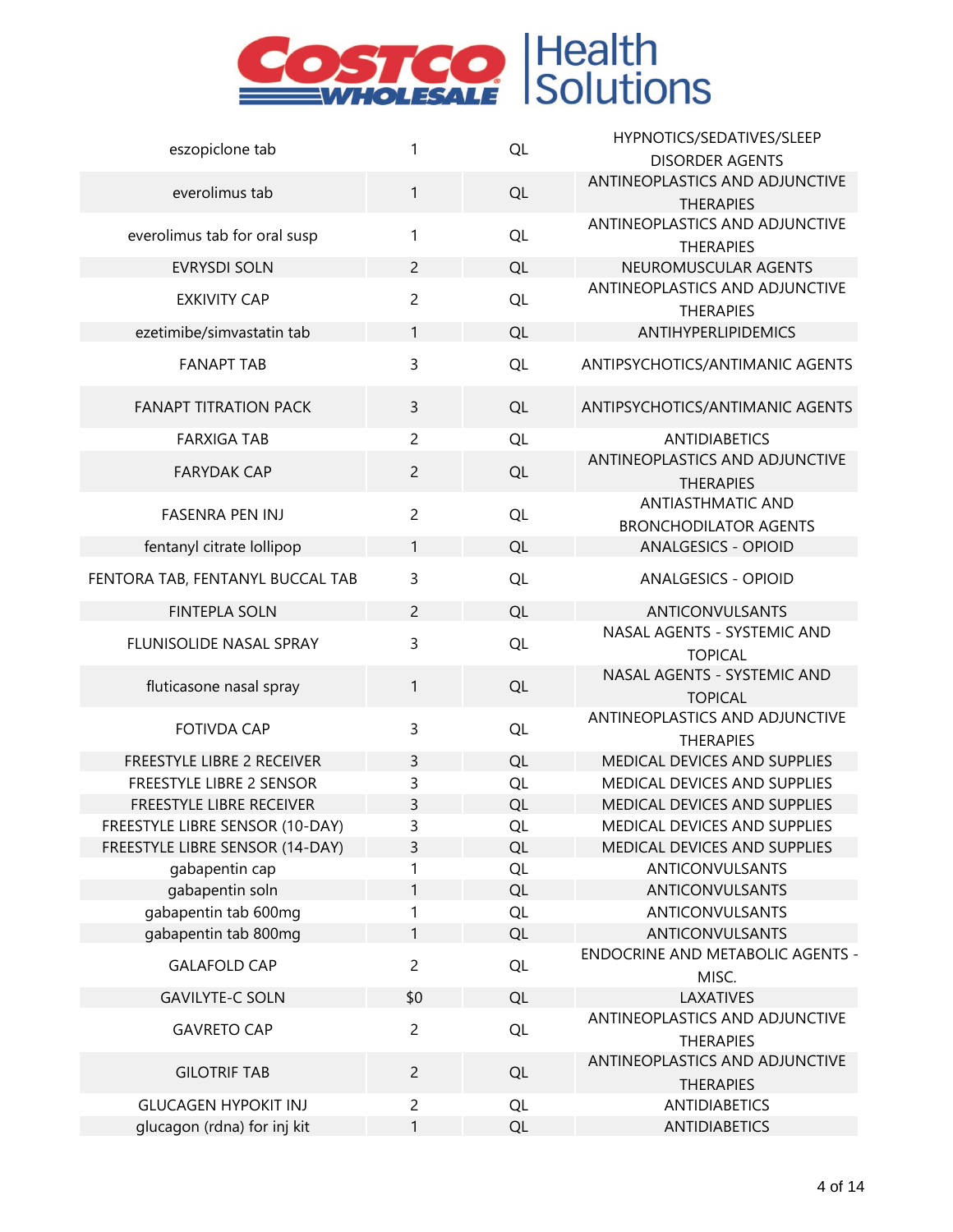

| <b>GLUCAGON EMR INJ</b>                          | $\overline{c}$ | QL        | <b>ANTIDIABETICS</b>                    |
|--------------------------------------------------|----------------|-----------|-----------------------------------------|
| <b>GLUCAGON INJ KIT</b>                          | 2              | QL        | <b>ANTIDIABETICS</b>                    |
| <b>GLYXAMBI TAB</b>                              | $\overline{c}$ | QL        | <b>ANTIDIABETICS</b>                    |
| <b>GOLYTELY SOLN</b>                             | \$0            | QL        | LAXATIVES                               |
| granisetron tab                                  | 1              | QL        | <b>ANTIEMETICS</b>                      |
| <b>GRANISOL SOLN</b>                             | 3              | QL        | <b>ANTIEMETICS</b>                      |
| <b>GUAIFENESIN/CODEINE SYRUP</b>                 | 1              | QL        | COUGH/COLD/ALLERGY                      |
| quaifenesin/codeine syrup                        | 1              | QL        | COUGH/COLD/ALLERGY                      |
| <b>GVOKE INJ</b>                                 | $\overline{c}$ | QL        | <b>ANTIDIABETICS</b>                    |
| <b>GVOKE INJ KIT</b>                             | $\overline{c}$ | QL        | <b>ANTIDIABETICS</b>                    |
| <b>GVOKE PFS INJ</b>                             | $\overline{c}$ | QL        | <b>ANTIDIABETICS</b>                    |
| HUMIRA INJ 10MG                                  | $\overline{2}$ | QL        | ANALGESICS - ANTI-INFLAMMATORY          |
| HUMIRA INJ 20MG                                  | 2              | QL        | ANALGESICS - ANTI-INFLAMMATORY          |
| HUMIRA INJ 40MG                                  | $\overline{c}$ | QL        | ANALGESICS - ANTI-INFLAMMATORY          |
| HUMIRA INJ 80MG                                  | 2              | QL        | ANALGESICS - ANTI-INFLAMMATORY          |
| <b>HUMIRA INJ</b>                                |                |           |                                         |
| CROHNS/UC/HIDRADENITIS STARTER                   | $\overline{2}$ | QL        | ANALGESICS - ANTI-INFLAMMATORY          |
| <b>PACK</b>                                      |                |           |                                         |
| HUMIRA INJ PEDIATRIC CROHNS                      | $\overline{2}$ | QL        | ANALGESICS - ANTI-INFLAMMATORY          |
| <b>STARTER PACK</b>                              |                |           |                                         |
| HUMIRA INJ PEDIATRIC UC STARTER<br><b>PACK</b>   | $\overline{2}$ | QL        | ANALGESICS - ANTI-INFLAMMATORY          |
| HUMIRA INJ PSORIASIS/UVEITIS                     |                |           |                                         |
| <b>STARTER PACK</b>                              | $\overline{c}$ | QL        | ANALGESICS - ANTI-INFLAMMATORY          |
| HUMIRA PEN INJ 40MG                              | $\overline{c}$ | QL        | ANALGESICS - ANTI-INFLAMMATORY          |
| HYDROCODONE BITARTRATE ER CAP                    | 2              | QL        | <b>ANALGESICS - OPIOID</b>              |
| hydrocodone bitartrate ER cap                    | $\mathbf{1}$   | QL        | <b>ANALGESICS - OPIOID</b>              |
| hydrocodone bitartrate er tab                    | 1              | QL        | <b>ANALGESICS - OPIOID</b>              |
|                                                  |                |           |                                         |
| hydrocodone/chlorpheniramine CR susp             | 1              | QL        | COUGH/COLD/ALLERGY                      |
| HYDROCODONE/CHLORPHENIRAMINE/                    | 3              | QL        | COUGH/COLD/ALLERGY                      |
| PSEUDOEPHEDRINE LIQUID                           |                |           |                                         |
| hydrocodone/chlorpheniramine/pseudo              | 1              | QL        | COUGH/COLD/ALLERGY                      |
| ephedrine liquid<br>HYDROXYCHLOROQUINE TAB 100MG | $\overline{c}$ |           | <b>ANTIMALARIALS</b>                    |
|                                                  |                | QL        | <b>ENDOCRINE AND METABOLIC AGENTS -</b> |
| ibandronate tab 150mg                            | 1              | QL        | MISC.                                   |
|                                                  |                |           | ANTINEOPLASTICS AND ADJUNCTIVE          |
| <b>IBRANCE CAP</b>                               | $\overline{2}$ | <b>QL</b> | <b>THERAPIES</b>                        |
|                                                  |                |           | ANTINEOPLASTICS AND ADJUNCTIVE          |
| <b>IBRANCE TAB</b>                               | $\overline{2}$ | QL        | <b>THERAPIES</b>                        |
|                                                  |                |           | ANTINEOPLASTICS AND ADJUNCTIVE          |
| <b>ICLUSIG TAB</b>                               | $\overline{c}$ | QL        | <b>THERAPIES</b>                        |
|                                                  |                |           | ANTINEOPLASTICS AND ADJUNCTIVE          |
| <b>IDHIFA TAB</b>                                | $\overline{2}$ | QL        | <b>THERAPIES</b>                        |
|                                                  |                |           | ANTINEOPLASTICS AND ADJUNCTIVE          |
| <b>IMBRUVICA CAP 70MG</b>                        | $\overline{c}$ | QL        | <b>THERAPIES</b>                        |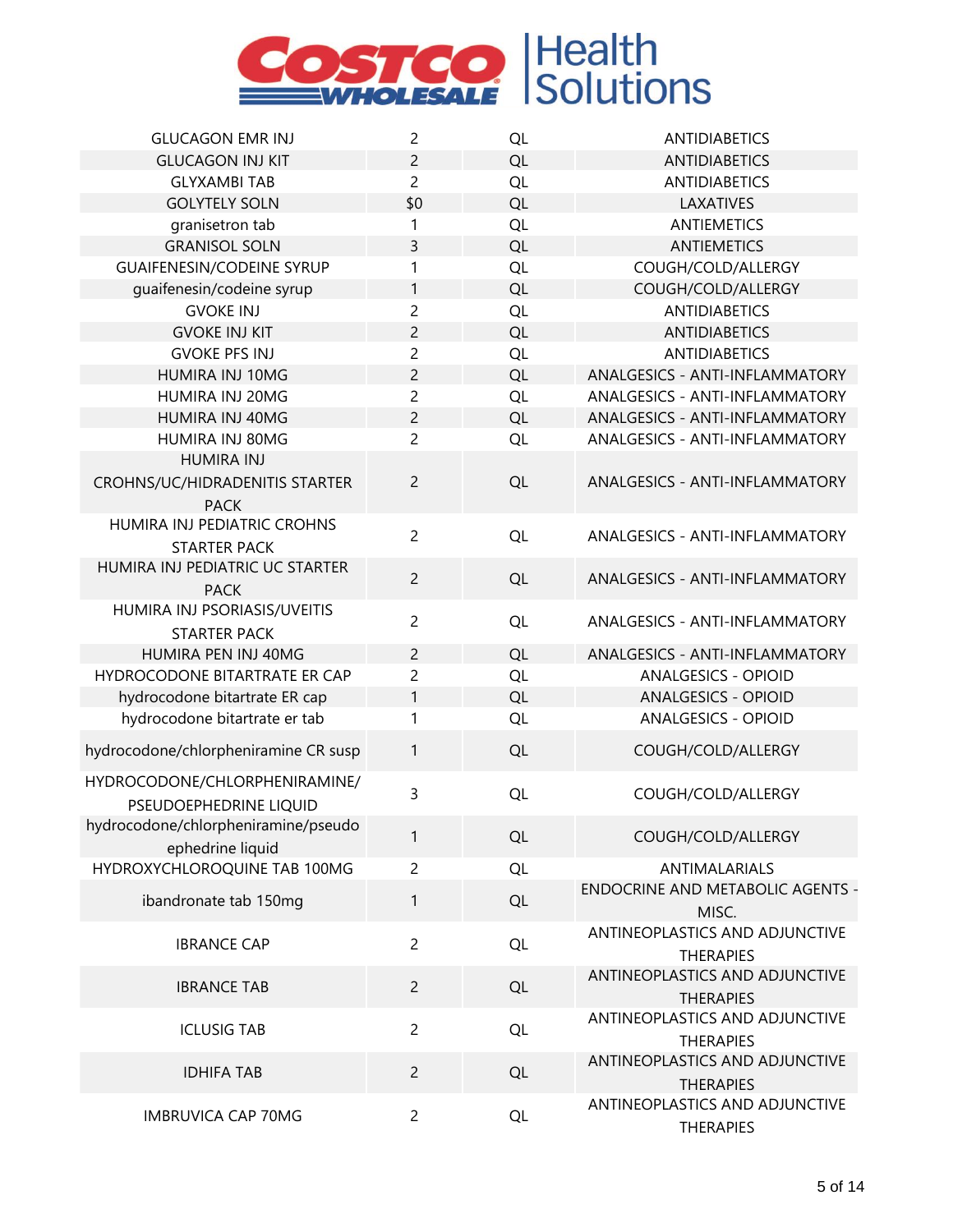| <b>IMBRUVICA CAP 140MG</b> | $\overline{2}$ | QL        | ANTINEOPLASTICS AND ADJUNCTIVE                        |
|----------------------------|----------------|-----------|-------------------------------------------------------|
|                            |                |           | <b>THERAPIES</b>                                      |
| IMBRUVICA TAB 420MG, 560MG | $\overline{2}$ | QL        | ANTINEOPLASTICS AND ADJUNCTIVE                        |
|                            |                |           | <b>THERAPIES</b>                                      |
| <b>IMCIVREE INJ</b>        | $\overline{2}$ | QL        | ADHD/ANTI-NARCOLEPSY/ANTI-                            |
|                            |                |           | OBESITY/ANOREXIANTS                                   |
| <b>IMITREX INJ</b>         | 3              | QL        | MIGRAINE PRODUCTS<br><b>ANTIPARKINSON AND RELATED</b> |
| <b>INBRIJA INH POWDER</b>  | 3              | QL        | <b>THERAPY AGENTS</b>                                 |
|                            |                |           | PSYCHOTHERAPEUTIC AND                                 |
| <b>INGREZZA CAP</b>        | $\overline{2}$ | QL        | NEUROLOGICAL AGENTS - MISC.                           |
|                            |                |           | ANTINEOPLASTICS AND ADJUNCTIVE                        |
| <b>INLYTA TAB</b>          | $\overline{2}$ | QL        | <b>THERAPIES</b>                                      |
|                            |                |           | ANTINEOPLASTICS AND ADJUNCTIVE                        |
| <b>INQOVI TAB</b>          | $\overline{c}$ | QL        | <b>THERAPIES</b>                                      |
| <b>ISTURISA TAB 1MG</b>    | $\overline{2}$ | QL        | <b>ENDOCRINE AND METABOLIC AGENTS -</b>               |
|                            |                |           | MISC.                                                 |
| <b>ISTURISA TAB 5MG</b>    | $\overline{2}$ | QL        | <b>ENDOCRINE AND METABOLIC AGENTS -</b>               |
|                            |                |           | MISC.                                                 |
| <b>ISTURISA TAB 10MG</b>   | $\overline{2}$ | QL        | <b>ENDOCRINE AND METABOLIC AGENTS -</b>               |
|                            |                |           | MISC.                                                 |
| <b>IVERMECTIN LOTION</b>   | 3              | QL        | <b>DERMATOLOGICALS</b>                                |
| <b>JAKAFI TAB</b>          | $\overline{c}$ | QL        | ANTINEOPLASTICS AND ADJUNCTIVE                        |
| <b>JANUMET TAB</b>         | $\overline{2}$ | QL        | <b>THERAPIES</b><br><b>ANTIDIABETICS</b>              |
| <b>JANUMET XR TAB</b>      | $\overline{c}$ | QL        | <b>ANTIDIABETICS</b>                                  |
| <b>JANUVIA TAB</b>         | $\overline{c}$ | QL        | <b>ANTIDIABETICS</b>                                  |
| <b>JARDIANCE TAB</b>       | $\overline{c}$ | QL        | <b>ANTIDIABETICS</b>                                  |
| <b>JENTADUETO TAB</b>      | $\overline{c}$ | QL        | <b>ANTIDIABETICS</b>                                  |
| <b>JENTADUETO XR TAB</b>   | $\overline{2}$ | QL        | <b>ANTIDIABETICS</b>                                  |
| <b>JYNARQUE PAK</b>        | $\overline{2}$ | QL        | <b>ENDOCRINE AND METABOLIC AGENTS -</b>               |
|                            |                |           | MISC.                                                 |
| <b>JYNARQUE TAB</b>        | $\overline{2}$ | QL        | ENDOCRINE AND METABOLIC AGENTS -                      |
|                            |                |           | MISC.                                                 |
| <b>KALYDECO PAK</b>        | $\overline{2}$ | QL        | RESPIRATORY AGENTS - MISC.                            |
| <b>KALYDECO TAB</b>        | $\overline{c}$ | QL        | RESPIRATORY AGENTS - MISC.                            |
| <b>KERENDIA TAB</b>        | 3              | <b>QL</b> | <b>ENDOCRINE AND METABOLIC AGENTS -</b>               |
| ketorolac tab              | $\mathbf{1}$   |           | MISC.<br>ANALGESICS - ANTI-INFLAMMATORY               |
| <b>KEVZARA INJ</b>         | $\overline{c}$ | QL<br>QL  | ANALGESICS - ANTI-INFLAMMATORY                        |
| KINERET INJ                | $\overline{c}$ | QL        | ANALGESICS - ANTI-INFLAMMATORY                        |
| <b>KORLYM TAB</b>          | $\overline{c}$ | QL        | <b>ANTIDIABETICS</b>                                  |
|                            |                |           | ANTINEOPLASTICS AND ADJUNCTIVE                        |
| KOSELUGO CAP               | $\overline{c}$ | QL        | <b>THERAPIES</b>                                      |
| lacosamide tab             | 1              | <b>QL</b> | ANTICONVULSANTS                                       |
| LASTACAFT OPHTH SOLN       | 3              | <b>QL</b> | <b>OPHTHALMIC AGENTS</b>                              |
| latanoprost ophth soln     | 1              | QL        | OPHTHALMIC AGENTS                                     |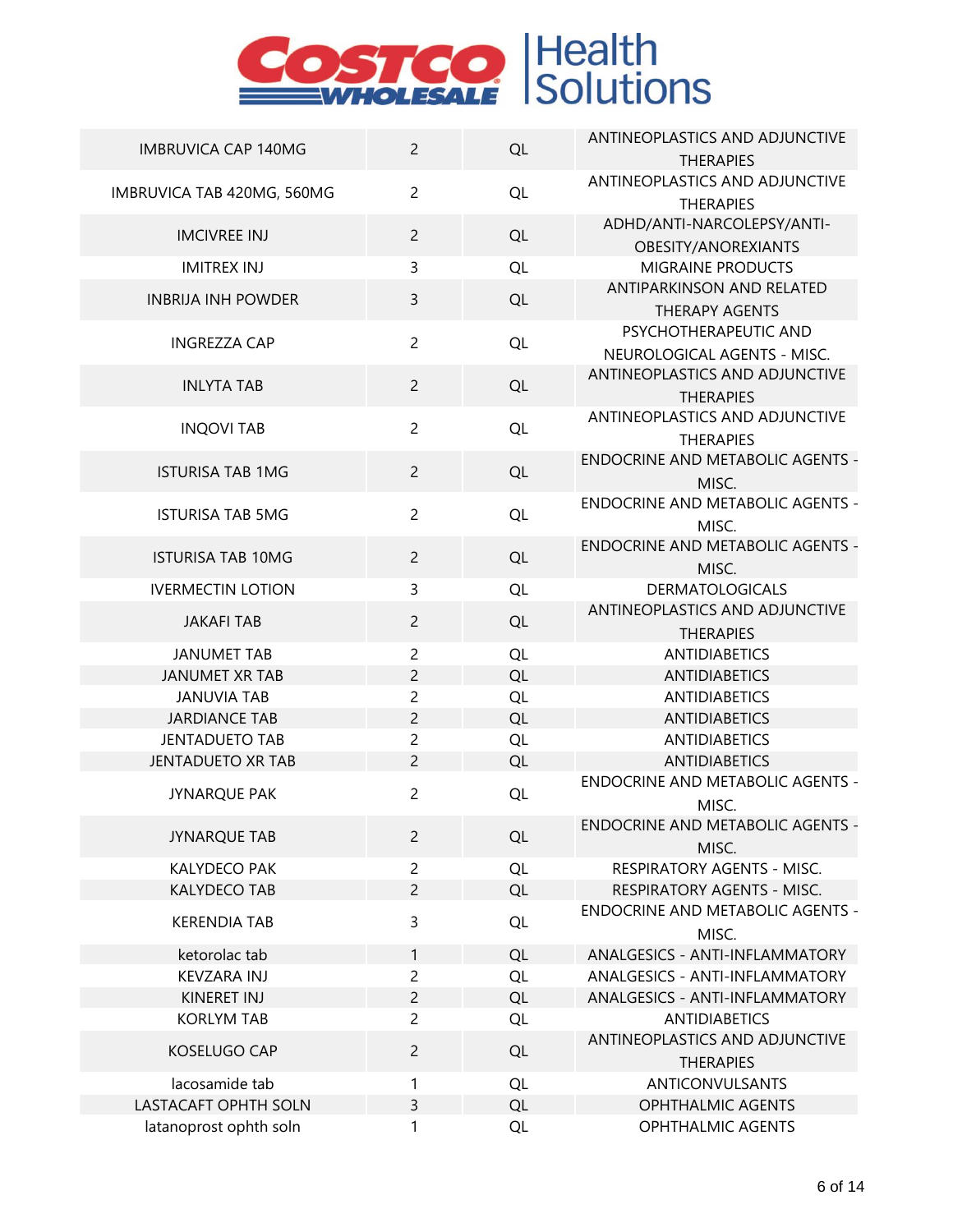| <b>LATUDA TAB</b>                                       | $\overline{c}$      | QL        | ANTIPSYCHOTICS/ANTIMANIC AGENTS                          |
|---------------------------------------------------------|---------------------|-----------|----------------------------------------------------------|
| <b>LAZANDA NASAL SPRAY</b><br>LEDIPASVIR/SOFOSBUVIR TAB | 3<br>$\overline{2}$ | QL<br>QL  | <b>ANALGESICS - OPIOID</b><br><b>ANTIVIRALS</b>          |
| lenalidomide cap                                        | 1                   | QL        | MISCELLANEOUS THERAPEUTIC                                |
|                                                         |                     |           | <b>CLASSES</b><br>ANTINEOPLASTICS AND ADJUNCTIVE         |
| <b>LENVIMA CAP</b>                                      | $\overline{2}$      | QL        | <b>THERAPIES</b>                                         |
| LEVALBUTEROL INHALER, XOPENEX HFA<br><b>INHALER</b>     | 3                   | QL        | <b>ANTIASTHMATIC AND</b><br><b>BRONCHODILATOR AGENTS</b> |
| lidocaine oint                                          | 1                   | QL        | <b>DERMATOLOGICALS</b>                                   |
| lidocaine patch                                         | 1                   | QL        | <b>DERMATOLOGICALS</b>                                   |
| lidocaine patch 5%                                      | 1                   | QL        | <b>DERMATOLOGICALS</b>                                   |
| LORBRENA TAB 25MG                                       | $\overline{2}$      | QL        | ANTINEOPLASTICS AND ADJUNCTIVE<br><b>THERAPIES</b>       |
| <b>LORBRENA TAB 100MG</b>                               | $\overline{2}$      | QL        | ANTINEOPLASTICS AND ADJUNCTIVE<br><b>THERAPIES</b>       |
| <b>LUCEMYRA TAB</b>                                     | 3                   | QL        | PSYCHOTHERAPEUTIC AND<br>NEUROLOGICAL AGENTS - MISC.     |
| <b>LUMAKRAS TAB</b>                                     | $\overline{2}$      | QL        | ANTINEOPLASTICS AND ADJUNCTIVE<br><b>THERAPIES</b>       |
| LUMIGAN OPHTH SOLN                                      | $\overline{c}$      | QL        | <b>OPHTHALMIC AGENTS</b>                                 |
| <b>LUPKYNIS CAP</b>                                     | 3                   | QL        | MISCELLANEOUS THERAPEUTIC<br><b>CLASSES</b>              |
| LYNPARZA CAP                                            | $\overline{c}$      | QL        | ANTINEOPLASTICS AND ADJUNCTIVE<br><b>THERAPIES</b>       |
| LYNPARZA TAB                                            | $\overline{2}$      | QL        | ANTINEOPLASTICS AND ADJUNCTIVE<br><b>THERAPIES</b>       |
| malathion lotion                                        | 1                   | QL        | <b>DERMATOLOGICALS</b>                                   |
| <b>MAVYRET PAK</b>                                      | $\overline{2}$      | QL        | <b>ANTIVIRALS</b>                                        |
| <b>MAVYRET TAB</b>                                      | $\overline{c}$      | QL        | <b>ANTIVIRALS</b>                                        |
| medroxyprogesterone inj                                 | \$0                 | QL        | <b>CONTRACEPTIVES</b>                                    |
|                                                         |                     |           | ANTINEOPLASTICS AND ADJUNCTIVE                           |
| MEKINIST TAB 0.5MG                                      | 2                   | QL        | <b>THERAPIES</b>                                         |
|                                                         |                     |           | ANTINEOPLASTICS AND ADJUNCTIVE                           |
| MEKINIST TAB 2MG                                        | $\overline{c}$      | QL        | <b>THERAPIES</b>                                         |
| <b>MEKTOVI TAB</b>                                      | $\overline{2}$      | QL        | ANTINEOPLASTICS AND ADJUNCTIVE                           |
|                                                         |                     |           | <b>THERAPIES</b>                                         |
| methylergonovine tab                                    | 1                   | QL        | <b>OXYTOCICS</b>                                         |
| modafinil tab                                           | 1                   | QL        | ADHD/ANTI-NARCOLEPSY/ANTI-<br>OBESITY/ANOREXIANTS        |
| MOLNUPIRAVIR CAP                                        | \$0                 | QL        | <b>ANTIVIRALS</b>                                        |
| <b>MYFEMBREE TAB</b>                                    | 2                   | QL        | <b>ESTROGENS</b>                                         |
|                                                         |                     |           | ANTIDOTES AND SPECIFIC                                   |
| NALOXONE PREFILLED INJ                                  | $\overline{c}$      | <b>QL</b> | <b>ANTAGONISTS</b>                                       |
| naloxone prefilled inj                                  | 1                   | <b>QL</b> | ANTIDOTES AND SPECIFIC<br><b>ANTAGONISTS</b>             |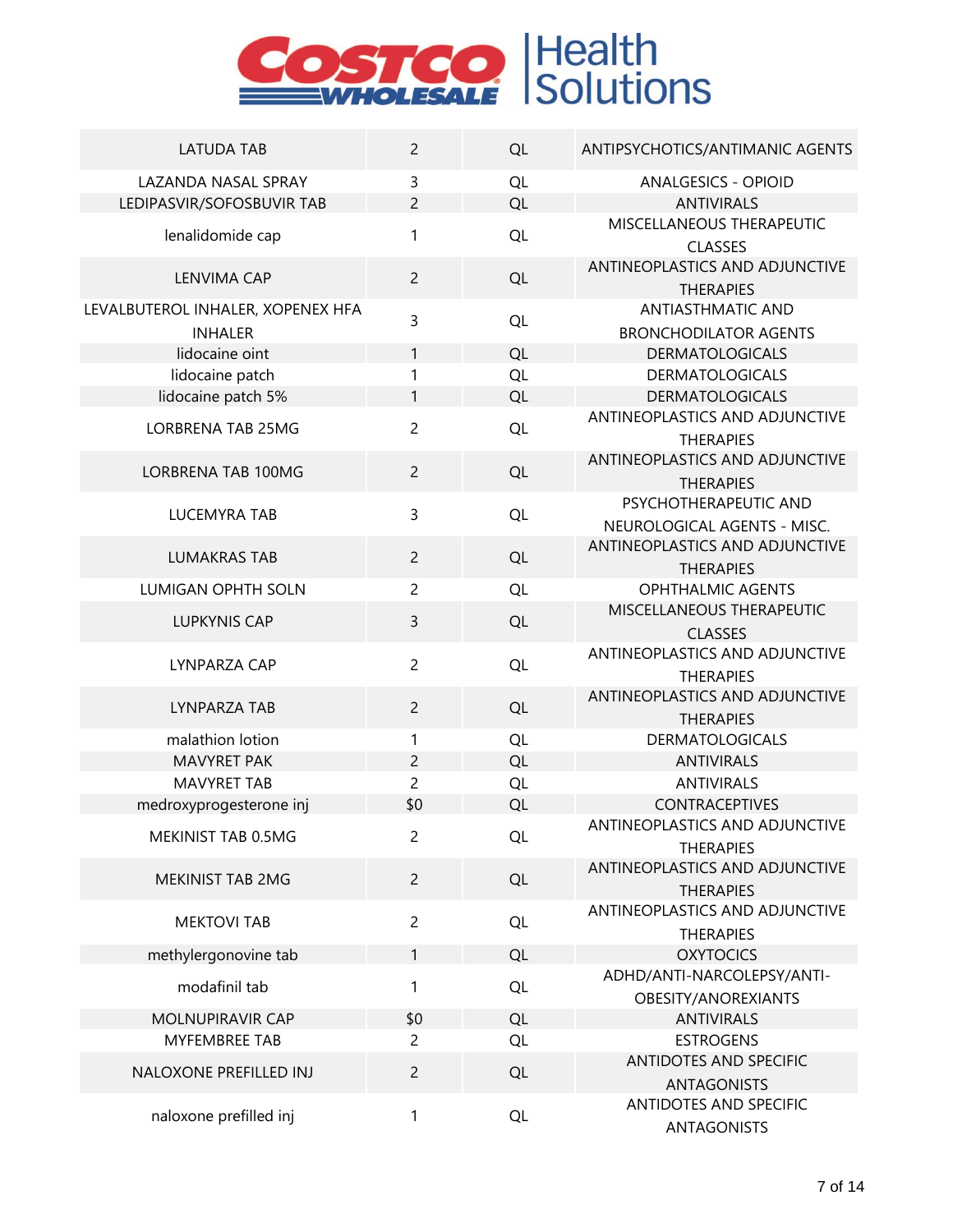| naratriptan tab             | 1              | QL        | <b>MIGRAINE PRODUCTS</b>               |
|-----------------------------|----------------|-----------|----------------------------------------|
| NASACORT OTC NASAL SPRAY    | 1              | QL        | NASAL AGENTS - SYSTEMIC AND            |
|                             |                |           | <b>TOPICAL</b>                         |
| NATACYN OPHTH SUSP          | $\overline{c}$ | QL        | <b>OPHTHALMIC AGENTS</b>               |
| <b>NATROBA SUSP</b>         | 3              | QL        | <b>DERMATOLOGICALS</b>                 |
| NAYZILAM SPRAY              | 3              | QL        | <b>ANTICONVULSANTS</b>                 |
| <b>NERLYNX TAB</b>          | $\overline{2}$ | QL        | ANTINEOPLASTICS AND ADJUNCTIVE         |
|                             |                |           | <b>THERAPIES</b>                       |
| nicotine gum                | \$0            | QL        | PSYCHOTHERAPEUTIC AND                  |
|                             |                |           | NEUROLOGICAL AGENTS - MISC.            |
| nicotine lozenge            | \$0            | QL        | PSYCHOTHERAPEUTIC AND                  |
|                             |                |           | NEUROLOGICAL AGENTS - MISC.            |
| nicotine patch              | \$0            | QL        | PSYCHOTHERAPEUTIC AND                  |
|                             |                |           | NEUROLOGICAL AGENTS - MISC.            |
| NICOTROL INHALER            | \$0            | QL        | PSYCHOTHERAPEUTIC AND                  |
|                             |                |           | NEUROLOGICAL AGENTS - MISC.            |
| NICOTROL NASAL SPRAY        | \$0            |           | PSYCHOTHERAPEUTIC AND                  |
|                             |                | QL        | NEUROLOGICAL AGENTS - MISC.            |
| nitazoxanide tab            | 1              | QL        | ANTI-INFECTIVE AGENTS - MISC.          |
| <b>NUBEQA TAB</b>           | $\overline{2}$ | QL        | ANTINEOPLASTICS AND ADJUNCTIVE         |
|                             |                |           | <b>THERAPIES</b>                       |
| <b>NUCALA INJ</b>           | $\overline{c}$ | QL        | <b>ANTIASTHMATIC AND</b>               |
|                             |                |           | <b>BRONCHODILATOR AGENTS</b>           |
| <b>NUCYNTA ER TAB</b>       | $\overline{c}$ | QL        | <b>ANALGESICS - OPIOID</b>             |
| NUEDEXTA CAP                | $\overline{c}$ | QL        | PSYCHOTHERAPEUTIC AND                  |
|                             |                |           | NEUROLOGICAL AGENTS - MISC.            |
| NULYTELY SOLN               | \$0            | QL        | LAXATIVES                              |
| <b>NUZYRA TAB</b>           | 3              | QL        | <b>TETRACYCLINES</b>                   |
| <b>OCALIVA TAB</b>          | $\overline{c}$ | QL        | <b>GASTROINTESTINAL AGENTS - MISC.</b> |
| <b>OFEV CAP</b>             | $\overline{c}$ | QL        | RESPIRATORY AGENTS - MISC.             |
| olopatadine ophth soln 0.2% | 1              | QL        | <b>OPHTHALMIC AGENTS</b>               |
| <b>OLUMIANT TAB</b>         | $\overline{c}$ | QL        | ANALGESICS - ANTI-INFLAMMATORY         |
| OMNIPOD 5 PACK PODS         | $\overline{c}$ | QL        | MEDICAL DEVICES AND SUPPLIES           |
| OMNIPOD DASH PODS           | $\overline{c}$ | QL        | MEDICAL DEVICES AND SUPPLIES           |
| <b>OMNIPOD STARTER KIT</b>  | $\overline{c}$ | QL        | MEDICAL DEVICES AND SUPPLIES           |
|                             | 3              |           | ANTIPARKINSON AND RELATED              |
| <b>ONGENTYS CAP</b>         |                | <b>QL</b> | <b>THERAPY AGENTS</b>                  |
| <b>OPSUMIT TAB</b>          | $\overline{c}$ | QL        | CARDIOVASCULAR AGENTS - MISC.          |
| OPZELURA CREAM              | 3              | QL        | <b>DERMATOLOGICALS</b>                 |
| ORENCIA CLICK INJ           | $\overline{c}$ | QL        | <b>ANALGESICS - ANTI-INFLAMMATORY</b>  |
| ORENCIA SC INJ 50MG/0.4ML   | 2              | QL        | ANALGESICS - ANTI-INFLAMMATORY         |
| ORENCIA SC INJ 87.5MG/0.7ML | $\overline{c}$ | QL        | <b>ANALGESICS - ANTI-INFLAMMATORY</b>  |
| ORENCIA SC INJ 125MG/ML     | $\overline{2}$ | <b>QL</b> | ANALGESICS - ANTI-INFLAMMATORY         |
|                             |                |           | ANTINEOPLASTICS AND ADJUNCTIVE         |
| ORGOVYX TAB                 | $\overline{c}$ | QL        | <b>THERAPIES</b>                       |
| <b>ORIAHNN CAP</b>          | $\overline{2}$ | <b>QL</b> | <b>ESTROGENS</b>                       |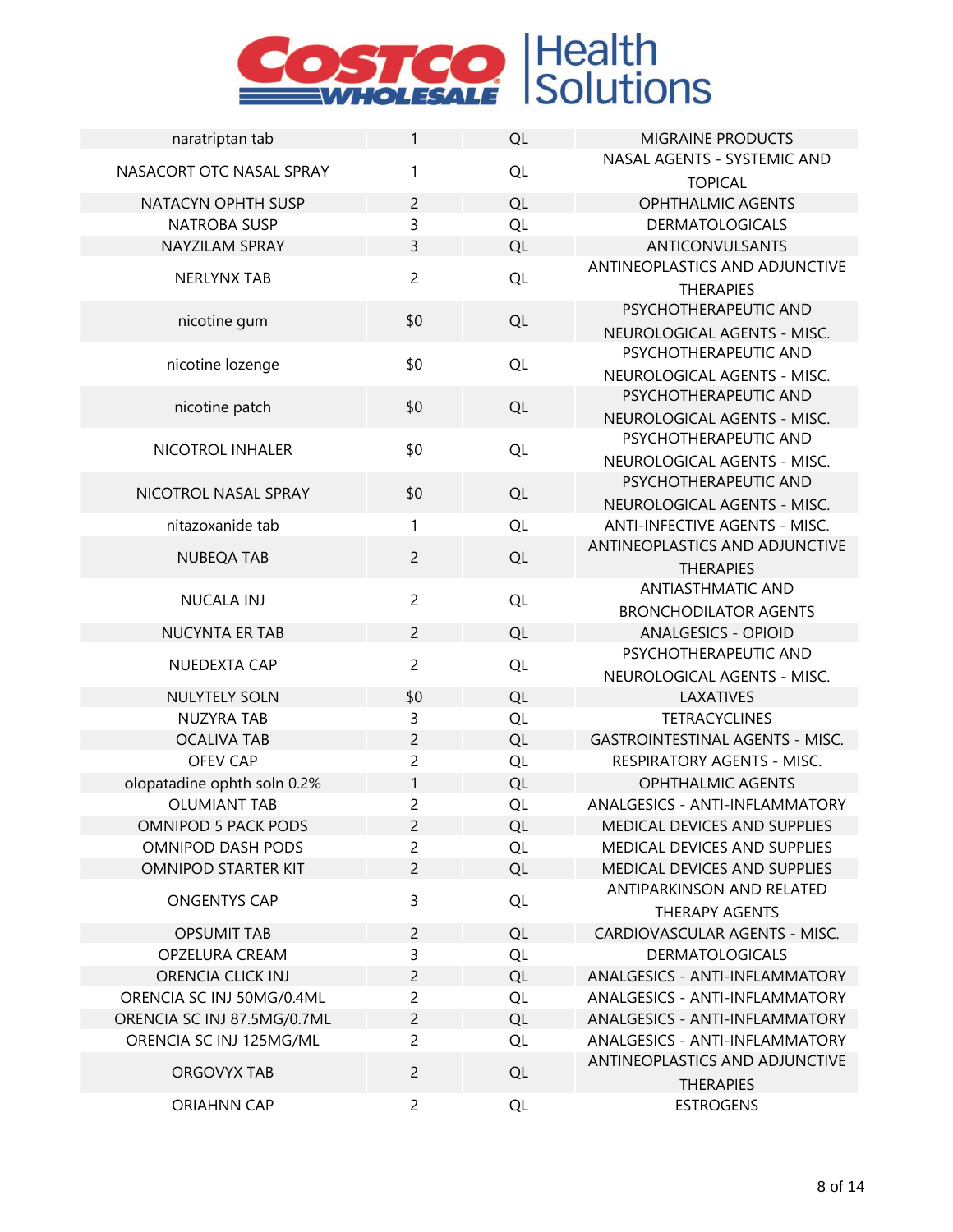|                            | $\overline{2}$ |           | <b>ENDOCRINE AND METABOLIC AGENTS -</b> |
|----------------------------|----------------|-----------|-----------------------------------------|
| ORILISSA TAB 150MG         |                | QL        | MISC.                                   |
| ORILISSA TAB 200MG         | $\overline{c}$ | QL        | <b>ENDOCRINE AND METABOLIC AGENTS -</b> |
|                            |                |           | MISC.                                   |
| ORKAMBI GRANULES PACKET    | $\overline{2}$ | QL        | RESPIRATORY AGENTS - MISC.              |
| <b>ORKAMBI TAB</b>         | $\overline{c}$ | QL        | RESPIRATORY AGENTS - MISC.              |
| oseltamivir cap            | 1              | QL        | <b>ANTIVIRALS</b>                       |
| oseltamivir cap 30mg       | 1              | QL        | <b>ANTIVIRALS</b>                       |
| oseltamivir susp           | 1              | QL        | <b>ANTIVIRALS</b>                       |
| OTEZLA STARTER PACK        | $\overline{c}$ | QL        | ANALGESICS - ANTI-INFLAMMATORY          |
| <b>OTEZLA TAB</b>          | $\overline{c}$ | QL        | ANALGESICS - ANTI-INFLAMMATORY          |
| <b>OXBRYTA TAB</b>         | $\overline{c}$ | QL        | <b>HEMATOPOIETIC AGENTS</b>             |
| <b>OXBRYTA TAB</b>         | $\overline{c}$ | QL        | <b>HEMATOPOIETIC AGENTS</b>             |
| <b>OXERVATE OPHTH SOLN</b> | $\overline{c}$ | QL        | <b>OPHTHALMIC AGENTS</b>                |
| <b>OZEMPIC INJ</b>         | $\overline{2}$ | QL        | <b>ANTIDIABETICS</b>                    |
|                            | $\overline{2}$ |           | <b>ENDOCRINE AND METABOLIC AGENTS -</b> |
| PALYNZIQ INJ               |                | QL        | MISC.                                   |
| PAXLOVID TAB               | \$0            | QL        | <b>ANTIVIRALS</b>                       |
| peg 3350/electrolytes soln | \$0            | QL        | LAXATIVES                               |
|                            |                |           | ANTINEOPLASTICS AND ADJUNCTIVE          |
| PEMAZYRE TAB               | $\overline{2}$ | QL        | <b>THERAPIES</b>                        |
| PICATO GEL                 | 3              | QL        | <b>DERMATOLOGICALS</b>                  |
|                            |                |           | ANTINEOPLASTICS AND ADJUNCTIVE          |
| POMALYST CAP               | $\overline{c}$ | QL        | <b>THERAPIES</b>                        |
| POTIGA TAB                 | $\overline{c}$ | QL        | ANTICONVULSANTS                         |
| PRALUENT INJ               | $\overline{c}$ | QL        | ANTIHYPERLIPIDEMICS                     |
| pregabalin cap             | 1              | QL        | ANTICONVULSANTS                         |
| pregabalin cap 225mg       | 1              | QL        | ANTICONVULSANTS                         |
| pregabalin cap 300mg       | 1              | QL        | ANTICONVULSANTS                         |
| pregabalin soln            | $\mathbf{1}$   | <b>QL</b> | ANTICONVULSANTS                         |
| PRETOMANID TAB             | $\overline{c}$ | QL        | <b>ANTIMYCOBACTERIAL AGENTS</b>         |
| pyrimethamine tab          | 1              | QL        | ANTIMALARIALS                           |
|                            |                |           | ANTINEOPLASTICS AND ADJUNCTIVE          |
| <b>QINLOCK TAB</b>         | $\overline{c}$ | QL        | <b>THERAPIES</b>                        |
| <b>REGRANEX GEL</b>        | $\overline{2}$ | QL        | <b>DERMATOLOGICALS</b>                  |
| RELENZA DISKHALER          | $\overline{c}$ | <b>QL</b> | <b>ANTIVIRALS</b>                       |
| REPATHA INJ                | $\overline{c}$ | QL        | ANTIHYPERLIPIDEMICS                     |
| REPATHA PUSHTRONEX INJ     | $\overline{2}$ | QL        | <b>ANTIHYPERLIPIDEMICS</b>              |
|                            |                |           | ANTINEOPLASTICS AND ADJUNCTIVE          |
| RETEVMO CAP                | $\overline{c}$ | QL        | <b>THERAPIES</b>                        |
| REVLIMID CAP               | $\overline{c}$ | QL        | <b>ASSORTED CLASSES</b>                 |
| <b>REYVOW TAB</b>          | $\overline{c}$ | <b>QL</b> | <b>MIGRAINE PRODUCTS</b>                |
| RINVOQ ER TAB              | $\overline{c}$ | QL        | ANALGESICS - ANTI-INFLAMMATORY          |
| rizatriptan ODT            | 1              | QL        | <b>MIGRAINE PRODUCTS</b>                |
| rizatriptan tab            | 1              | QL        | MIGRAINE PRODUCTS                       |
| rosuvastatin tab 5mg       | \$0            | QL        | ANTIHYPERLIPIDEMICS                     |
| rosuvastatin tab 10mg      | \$0            | QL        | ANTIHYPERLIPIDEMICS                     |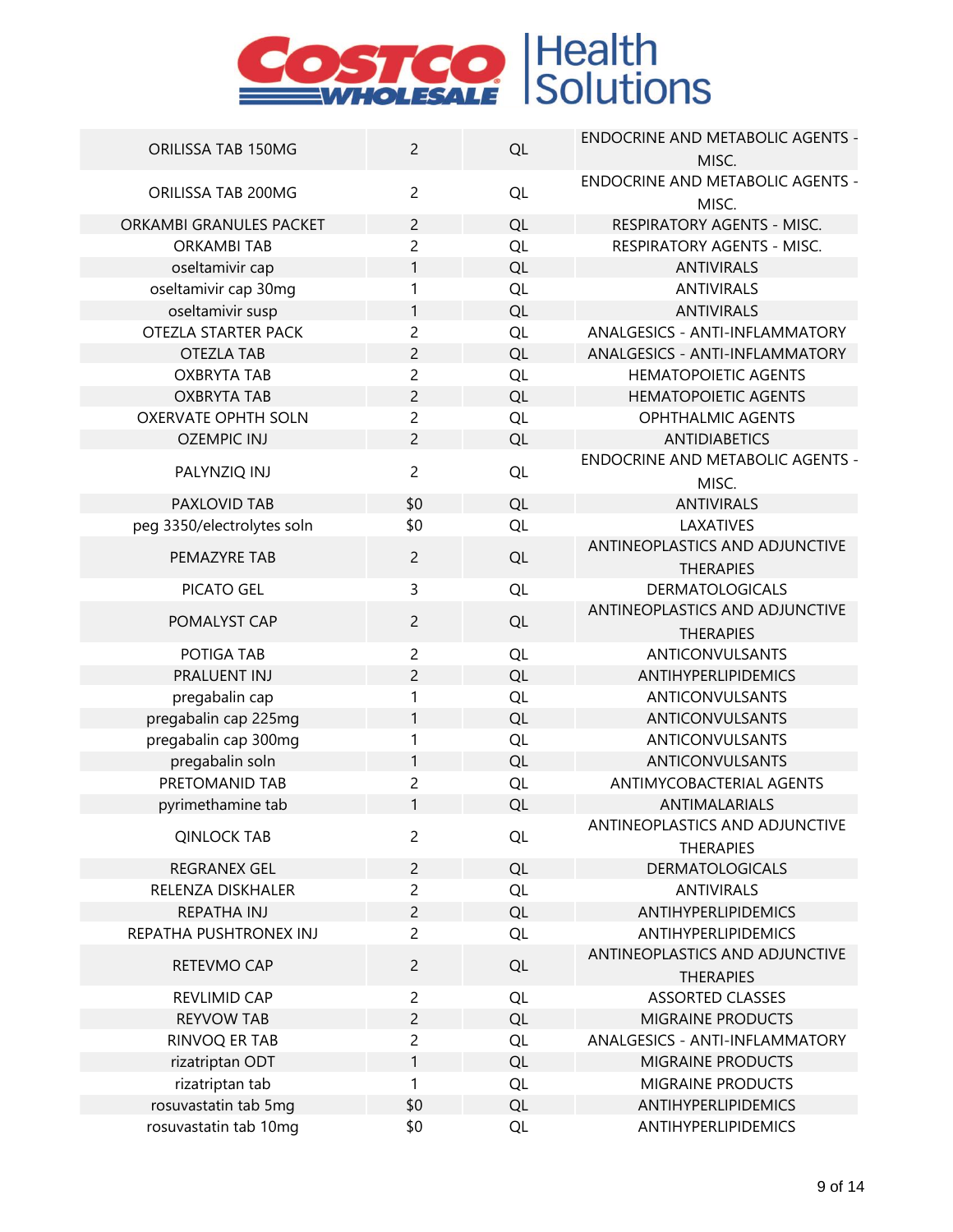| rosuvastatin tab 20mg           | 1              | QL        | ANTIHYPERLIPIDEMICS                     |
|---------------------------------|----------------|-----------|-----------------------------------------|
| rosuvastatin tab 40mg           | 1              | QL        | <b>ANTIHYPERLIPIDEMICS</b>              |
|                                 |                |           | ANTINEOPLASTICS AND ADJUNCTIVE          |
| ROZLYTREK CAP                   | $\overline{2}$ | QL        | <b>THERAPIES</b>                        |
|                                 |                |           | ANTINEOPLASTICS AND ADJUNCTIVE          |
| RUBRACA TAB                     | $\overline{2}$ | QL        | <b>THERAPIES</b>                        |
| <b>RYBELSUS TAB</b>             | $\overline{2}$ | QL        | <b>ANTIDIABETICS</b>                    |
| SANCUSO PATCH                   | 3              | QL        | <b>ANTIEMETICS</b>                      |
| <b>SANTYL OINT</b>              | $\overline{2}$ | QL        | <b>DERMATOLOGICALS</b>                  |
|                                 |                |           | PSYCHOTHERAPEUTIC AND                   |
| <b>SAVELLA TAB</b>              | $\overline{c}$ | QL        | NEUROLOGICAL AGENTS - MISC.             |
|                                 |                |           | <b>ENDOCRINE AND METABOLIC AGENTS -</b> |
| <b>SIGNIFOR INJ</b>             | $\overline{2}$ | QL        | MISC.                                   |
| SIMPONI AUTO-INJECTOR 100MG     | $\overline{c}$ | QL        | ANALGESICS - ANTI-INFLAMMATORY          |
| SIMPONI INJ 100MG               | $\overline{2}$ | QL        | ANALGESICS - ANTI-INFLAMMATORY          |
| <b>SIVEXTRO TAB</b>             | $\overline{c}$ | QL        | ANTI-INFECTIVE AGENTS - MISC.           |
| <b>SKLICE LOTION</b>            | 3              | QL        | <b>DERMATOLOGICALS</b>                  |
| SKYRIZI INJ 75MG/0.83ML         | $\overline{c}$ | QL        | <b>DERMATOLOGICALS</b>                  |
| SKYRIZI INJ 150MG/ML            | $\overline{c}$ | QL        | <b>DERMATOLOGICALS</b>                  |
| SOFOSBUVIR/VELPATASVIR TAB      | $\overline{c}$ | QL        | <b>ANTIVIRALS</b>                       |
| <b>SOLIQUA INJ</b>              | $\overline{2}$ | QL        | <b>ANTIDIABETICS</b>                    |
| SOLOSEC GRANULES PACKET         | 3              | QL        | <b>AMEBICIDES</b>                       |
| SPINOSAD SUSP                   | $\overline{c}$ | QL        | <b>DERMATOLOGICALS</b>                  |
| SPIRIVA RESPIMAT INHALER        |                |           | <b>ANTIASTHMATIC AND</b>                |
| 1.25MCG/ACT                     | $\overline{c}$ | QL        | <b>BRONCHODILATOR AGENTS</b>            |
| STELARA INJ                     | $\overline{2}$ | QL        | <b>DERMATOLOGICALS</b>                  |
|                                 |                |           | ANTINEOPLASTICS AND ADJUNCTIVE          |
| <b>STIVARGA TAB</b>             | $\overline{c}$ | QL        | <b>THERAPIES</b>                        |
|                                 |                |           | <b>ANTIASTHMATIC AND</b>                |
| STRIVERDI RESPIMAT INHALER      | 3              | QL        | <b>BRONCHODILATOR AGENTS</b>            |
| <b>SUMATRIPTAN INJ</b>          | 1              | QL        | MIGRAINE PRODUCTS                       |
| sumatriptan inj                 | 1              | QL        | <b>MIGRAINE PRODUCTS</b>                |
| SUMATRIPTAN INJ 6MG/0.5ML       | $\overline{c}$ | QL        | MIGRAINE PRODUCTS                       |
| sumatriptan nasal spray         | 1              | QL        | <b>MIGRAINE PRODUCTS</b>                |
| sumatriptan tab                 | 1              | QL        | MIGRAINE PRODUCTS                       |
| sumatriptan vial inj            | 1              | QL        | <b>MIGRAINE PRODUCTS</b>                |
|                                 | $\overline{c}$ |           | ADHD/ANTI-NARCOLEPSY/ANTI-              |
| <b>SUNOSI TAB</b>               |                | QL        | OBESITY/ANOREXIANTS                     |
| SYMDEKO TAB                     | $\overline{2}$ | QL        | RESPIRATORY AGENTS - MISC.              |
| SYMJEPI INJ                     | 1              | QL        | VASOPRESSORS                            |
| <b>SYNJARDY TAB</b>             | $\overline{2}$ | QL        | <b>ANTIDIABETICS</b>                    |
| SYNJARDY XR TAB 5-1000MG, 12.5- | $\overline{2}$ |           |                                         |
| 1000MG                          |                | <b>QL</b> | <b>ANTIDIABETICS</b>                    |
| SYNJARDY XR TAB 10-1000MG, 25-  |                |           |                                         |
| 1000MG                          | $\overline{c}$ | <b>QL</b> | <b>ANTIDIABETICS</b>                    |
|                                 | $\overline{c}$ |           | ANTINEOPLASTICS AND ADJUNCTIVE          |
| <b>TABRECTA TAB</b>             |                | QL        | <b>THERAPIES</b>                        |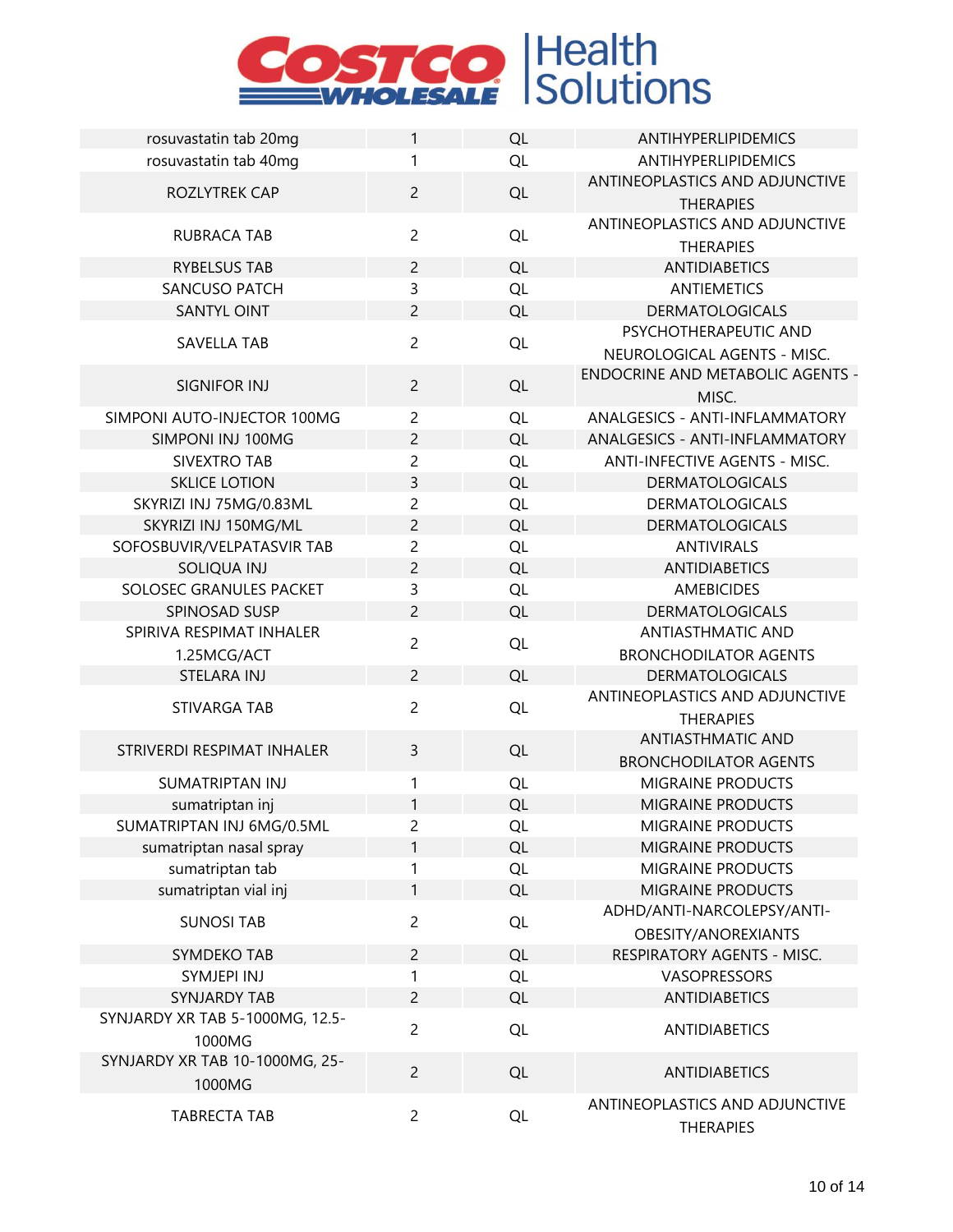| <b>TAFINLAR CAP</b>                | $\overline{2}$ | QL        | ANTINEOPLASTICS AND ADJUNCTIVE                                 |
|------------------------------------|----------------|-----------|----------------------------------------------------------------|
|                                    |                |           | <b>THERAPIES</b>                                               |
| <b>TAGRISSO TAB</b>                | $\overline{2}$ | QL        | ANTINEOPLASTICS AND ADJUNCTIVE<br><b>THERAPIES</b>             |
| <b>TAKHZYRO INJ</b>                | $\overline{2}$ | QL        | HEMATOLOGICAL AGENTS - MISC.                                   |
| <b>TALTZ INJ</b>                   | $\overline{2}$ | QL        | <b>DERMATOLOGICALS</b>                                         |
|                                    |                |           | ANTINEOPLASTICS AND ADJUNCTIVE                                 |
| TALZENNA CAP 0.5MG, 0.75MG, 1MG    | $\overline{2}$ | QL        | <b>THERAPIES</b>                                               |
| TALZENNA CAP 0.25MG                | $\overline{2}$ | QL        | ANTINEOPLASTICS AND ADJUNCTIVE                                 |
|                                    |                |           | <b>THERAPIES</b>                                               |
| <b>TAVALISSE TAB</b>               | $\overline{2}$ | QL        | HEMATOLOGICAL AGENTS - MISC.<br>ANTINEOPLASTICS AND ADJUNCTIVE |
| <b>TAZVERIK TAB</b>                | $\overline{2}$ | QL        | <b>THERAPIES</b>                                               |
|                                    |                |           | PSYCHOTHERAPEUTIC AND                                          |
| <b>TEGSEDI INJ</b>                 | $\overline{2}$ | QL        | NEUROLOGICAL AGENTS - MISC.                                    |
|                                    |                |           | ANTINEOPLASTICS AND ADJUNCTIVE                                 |
| <b>TEPMETKO TAB</b>                | 3              | QL        | <b>THERAPIES</b>                                               |
| TESTOSTERONE GEL 1% 25MG           | $\overline{c}$ | QL        | ANDROGENS-ANABOLIC                                             |
| testosterone gel 1% 25mg           | 1              | QL        | ANDROGENS-ANABOLIC                                             |
| testosterone gel 1% 50mg           | 1              | QL        | ANDROGENS-ANABOLIC                                             |
| testosterone gel 1% pump           | 1              | QL        | ANDROGENS-ANABOLIC                                             |
| testosterone gel 1.62% 1.25gm      | 1              | QL        | ANDROGENS-ANABOLIC                                             |
| testosterone gel 1.62% 2.5gm       | 1              | QL        | ANDROGENS-ANABOLIC                                             |
| <b>TESTOSTERONE GEL PUMP</b>       | $\overline{c}$ | QL        | ANDROGENS-ANABOLIC                                             |
| testosterone gel pump 1.62%        | 1              | QL        | ANDROGENS-ANABOLIC                                             |
| testosterone soln                  | 1              | QL        | ANDROGENS-ANABOLIC                                             |
|                                    |                |           | ANTINEOPLASTICS AND ADJUNCTIVE                                 |
| <b>TIBSOVO TAB</b>                 | $\overline{c}$ | QL        | <b>THERAPIES</b>                                               |
| <b>TIROSINT-SOL</b>                | 3              | QL        | <b>THYROID AGENTS</b>                                          |
| TRACLEER TAB 32MG                  | $\overline{c}$ | QL        | CARDIOVASCULAR AGENTS - MISC.                                  |
| <b>TRADJENTA TAB</b>               | $\overline{c}$ | QL        | <b>ANTIDIABETICS</b>                                           |
| travoprost ophth soln              | 1              | QL        | <b>OPHTHALMIC AGENTS</b>                                       |
| TREMFYA INJ                        | 2              | QL        | <b>DERMATOLOGICALS</b>                                         |
|                                    |                |           | NASAL AGENTS - SYSTEMIC AND                                    |
| triamcinolone OTC nasal spray      | 1              | <b>QL</b> | <b>TOPICAL</b>                                                 |
| TRIJARDY XR TAB 5-25-1000MG, 12.5- | $\overline{2}$ | QL        | <b>ANTIDIABETICS</b>                                           |
| 2.5-1000MG                         |                |           |                                                                |
| TRIJARDY XR TAB 10-5-1000MG, 25-5- | $\overline{2}$ | QL        | <b>ANTIDIABETICS</b>                                           |
| 1000MG                             |                |           |                                                                |
| <b>TRIKAFTA TAB</b>                | $\overline{2}$ | QL        | RESPIRATORY AGENTS - MISC.                                     |
| trilyte soln                       | \$0            | QL        | LAXATIVES                                                      |
| <b>TRINTELLIX TAB</b>              | 3              | QL        | ANTIDEPRESSANTS                                                |
| TRULICITY INJ                      | $\overline{c}$ | QL        | <b>ANTIDIABETICS</b>                                           |
|                                    |                |           | ANTINEOPLASTICS AND ADJUNCTIVE                                 |
| TRUSELTIQ PACK 50MG, 125MG         | $\overline{2}$ | QL        | <b>THERAPIES</b>                                               |
|                                    |                |           | ANTINEOPLASTICS AND ADJUNCTIVE                                 |
| TRUSELTIQ PACK 75MG                | $\overline{2}$ | QL        | <b>THERAPIES</b>                                               |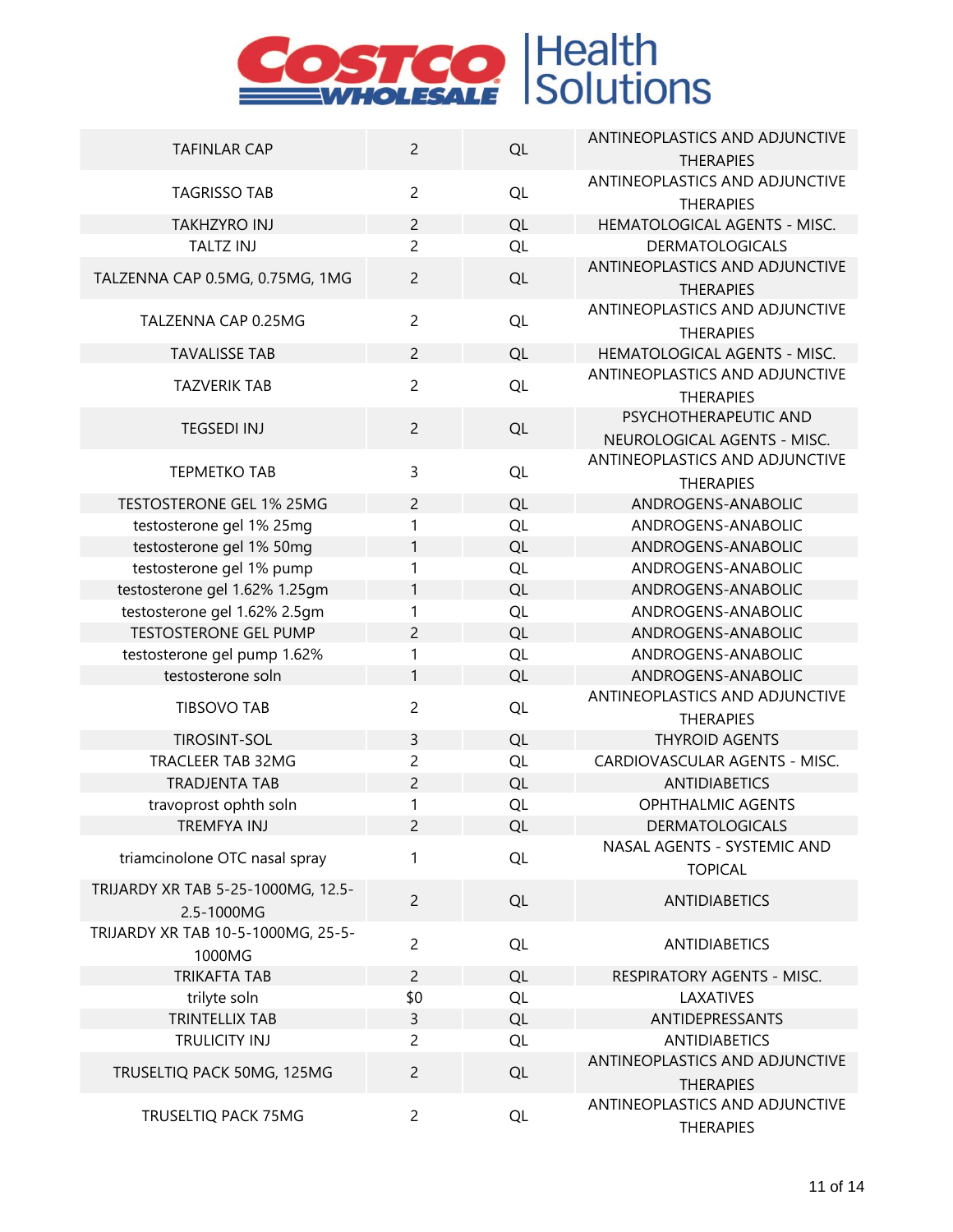| TRUSELTIQ PACK 100MG        | $\overline{2}$ | QL        | ANTINEOPLASTICS AND ADJUNCTIVE<br><b>THERAPIES</b> |
|-----------------------------|----------------|-----------|----------------------------------------------------|
| <b>TUKYSA TAB</b>           | $\overline{2}$ | <b>QL</b> | ANTINEOPLASTICS AND ADJUNCTIVE<br><b>THERAPIES</b> |
| <b>TURALIO CAP</b>          | $\overline{2}$ | QL        | ANTINEOPLASTICS AND ADJUNCTIVE<br><b>THERAPIES</b> |
| <b>TYVASO INH SOLN</b>      | $\overline{c}$ | <b>QL</b> | CARDIOVASCULAR AGENTS - MISC.                      |
| <b>UBRELVY TAB</b>          | $\overline{2}$ | QL        | <b>MIGRAINE PRODUCTS</b>                           |
| <b>UKONIQ TAB</b>           | $\overline{c}$ | QL        | ANTINEOPLASTICS AND ADJUNCTIVE<br><b>THERAPIES</b> |
| <b>ULESFIA LOTION</b>       | 3              | QL        | <b>DERMATOLOGICALS</b>                             |
| <b>UPTRAVI TAB</b>          | $\overline{c}$ | QL        | CARDIOVASCULAR AGENTS - MISC.                      |
| V-GO INJ KIT                | $\overline{c}$ | QL        | MEDICAL DEVICES AND SUPPLIES                       |
| <b>VALCHLOR GEL</b>         | $\overline{c}$ | QL        | <b>DERMATOLOGICALS</b>                             |
| VALTOCO NASAL SPRAY         | 3              | <b>QL</b> | ANTICONVULSANTS                                    |
| <b>VANCOCIN CAP</b>         | 3              | QL        | ANTI-INFECTIVE AGENTS - MISC.                      |
| vancomycin cap              | 1              | QL        | <b>ANTI-INFECTIVE AGENTS - MISC.</b>               |
| <b>VARUBI TAB</b>           | $\overline{c}$ | QL        | <b>ANTIEMETICS</b>                                 |
| VASCEPA CAP 0.5GM           | $\overline{2}$ | <b>QL</b> | <b>ANTIHYPERLIPIDEMICS</b>                         |
| VASCEPA CAP 1GM             | 1              | <b>QL</b> | <b>ANTIHYPERLIPIDEMICS</b>                         |
| <b>VENTAVIS INH SOLN</b>    | $\overline{2}$ | QL        | CARDIOVASCULAR AGENTS - MISC.                      |
|                             |                |           | <b>ANTIASTHMATIC AND</b>                           |
| <b>VENTOLIN HFA INHALER</b> | 1              | QL        | <b>BRONCHODILATOR AGENTS</b>                       |
| <b>VERQUVO TAB</b>          | $\overline{2}$ | QL        | CARDIOVASCULAR AGENTS - MISC.                      |
|                             |                |           | ANTINEOPLASTICS AND ADJUNCTIVE                     |
| <b>VERZENIO TAB</b>         | $\overline{c}$ | QL        | <b>THERAPIES</b>                                   |
| <b>VICTOZA INJ</b>          | $\overline{2}$ | QL        | <b>ANTIDIABETICS</b>                               |
| <b>VITRAKVI CAP 25MG</b>    | $\overline{2}$ | QL        | ANTINEOPLASTICS AND ADJUNCTIVE<br><b>THERAPIES</b> |
| VITRAKVI CAP 100MG          | $\overline{2}$ | QL        | ANTINEOPLASTICS AND ADJUNCTIVE                     |
|                             |                |           | <b>THERAPIES</b>                                   |
| <b>VITRAKVI SOLN</b>        | $\overline{c}$ | QL        | ANTINEOPLASTICS AND ADJUNCTIVE                     |
|                             |                |           | <b>THERAPIES</b><br><b>VACCINES</b>                |
| <b>VIVOTIF CAP</b>          | $\overline{2}$ | <b>QL</b> | <b>ANTINEOPLASTICS AND ADJUNCTIVE</b>              |
| <b>VIZIMPRO TAB</b>         | $\overline{2}$ | <b>QL</b> | <b>THERAPIES</b>                                   |
| <b>VOSEVI TAB</b>           | $\overline{2}$ | QL        | <b>ANTIVIRALS</b>                                  |
| <b>VYNDAMAX CAP</b>         | $\overline{2}$ | QL        | CARDIOVASCULAR AGENTS - MISC.                      |
| <b>VYNDAQEL CAP</b>         | $\overline{2}$ | <b>QL</b> | CARDIOVASCULAR AGENTS - MISC.                      |
| <b>WAKIX TAB</b>            | $\overline{2}$ | <b>QL</b> | ADHD/ANTI-NARCOLEPSY/ANTI-<br>OBESITY/ANOREXIANTS  |
| <b>WELIREG TAB</b>          | $\overline{2}$ | QL        | ANTINEOPLASTICS AND ADJUNCTIVE<br><b>THERAPIES</b> |
| <b>XADAGO TAB</b>           | 3              | <b>QL</b> | <b>ANTIPARKINSON AGENTS</b>                        |
| <b>XALKORI CAP</b>          | $\overline{c}$ | QL        | ANTINEOPLASTICS AND ADJUNCTIVE<br><b>THERAPIES</b> |
| XCOPRI PAK 50-200MG         | $\overline{c}$ | QL        | ANTICONVULSANTS                                    |
|                             |                |           |                                                    |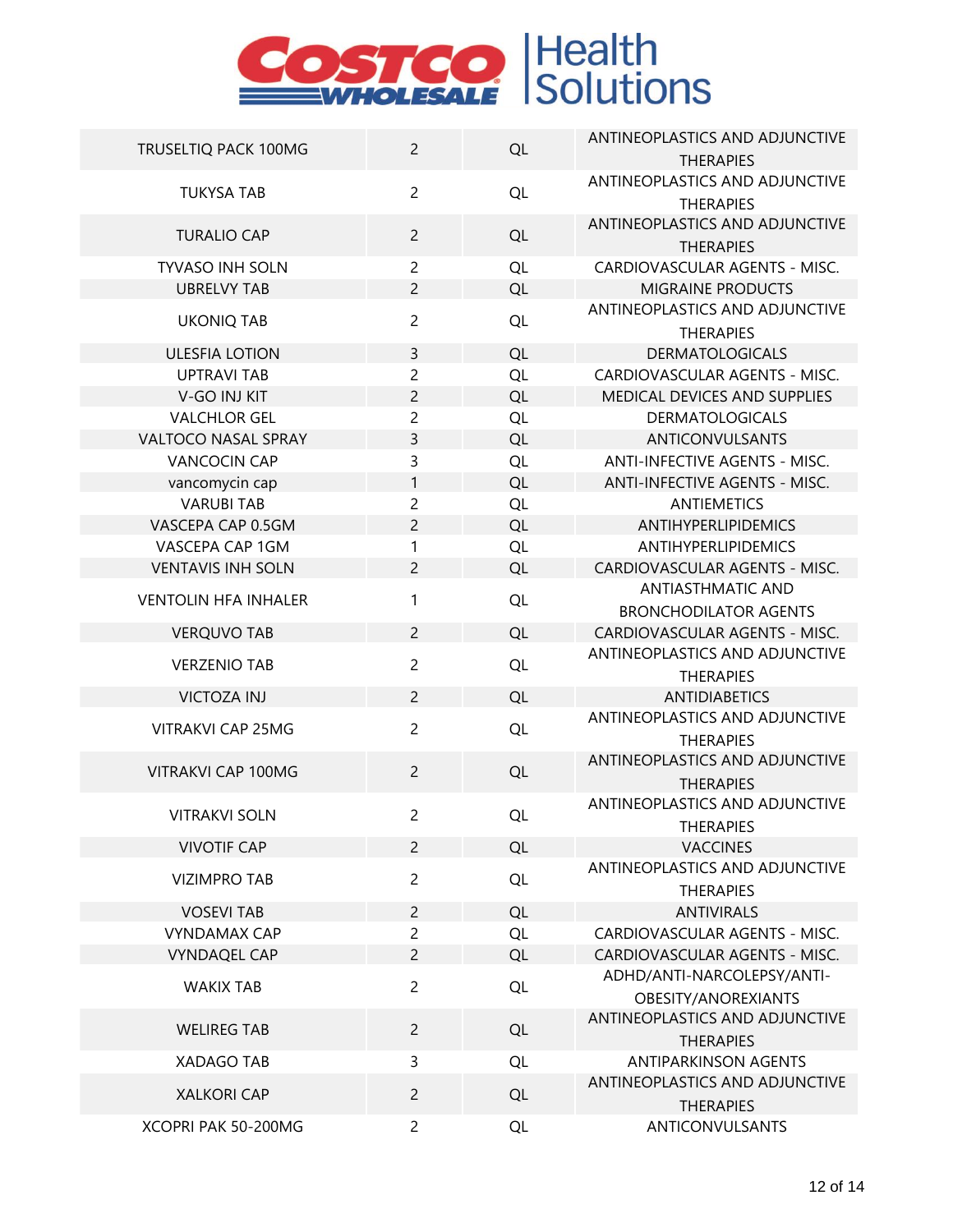

| XCOPRI PAK 100-150MG                          | $\overline{c}$ | QL        | <b>ANTICONVULSANTS</b>         |
|-----------------------------------------------|----------------|-----------|--------------------------------|
| XCOPRI PAK 150-200MG                          | $\overline{2}$ | <b>QL</b> | <b>ANTICONVULSANTS</b>         |
| XCOPRI TAB 50MG, 100MG                        | $\overline{c}$ | QL        | <b>ANTICONVULSANTS</b>         |
| XCOPRI TAB 150MG, 200MG                       | $\overline{c}$ | QL        | <b>ANTICONVULSANTS</b>         |
| <b>XCOPRI TITRATION PAK 12.5-25MG</b>         | $\overline{2}$ | QL        | <b>ANTICONVULSANTS</b>         |
| XCOPRI TITRATION PAK 50-100MG                 | $\overline{c}$ | QL        | ANTICONVULSANTS                |
| XCOPRI TITRATION PAK 150-200MG                | $\overline{c}$ | <b>QL</b> | <b>ANTICONVULSANTS</b>         |
| <b>XELJANZ SOLN</b>                           | $\overline{2}$ | <b>QL</b> | ANALGESICS - ANTI-INFLAMMATORY |
| <b>XELJANZ TAB</b>                            | $\overline{c}$ | QL        | ANALGESICS - ANTI-INFLAMMATORY |
| <b>XELJANZ XR TAB</b>                         | $\overline{2}$ | QL        | ANALGESICS - ANTI-INFLAMMATORY |
| <b>XENLETA TAB</b>                            | $\overline{c}$ | QL        | ANTI-INFECTIVE AGENTS - MISC.  |
| XIFAXAN TAB 200MG                             | 3              | QL        | ANTI-INFECTIVE AGENTS - MISC.  |
|                                               |                |           |                                |
| XIGDUO XR TAB 2.5-1000MG, 5-1000MG            | $\overline{2}$ | QL        | <b>ANTIDIABETICS</b>           |
| XIGDUO XR TAB 5-500MG, 10-500MG,<br>10-1000MG | $\overline{2}$ | <b>QL</b> | <b>ANTIDIABETICS</b>           |
| <b>XOFLUZA TAB</b>                            | 3              | QL        | <b>ANTIVIRALS</b>              |
| <b>XOFLUZA TAB THERAPY PACK 40MG</b>          | 3              | <b>QL</b> | <b>ANTIVIRALS</b>              |
| XOFLUZA TAB THERAPY PACK 80MG                 | 3              | QL        | <b>ANTIVIRALS</b>              |
| <b>XOSPATA TAB</b>                            | $\overline{2}$ | QL        | ANTINEOPLASTICS AND ADJUNCTIVE |
|                                               |                |           | <b>THERAPIES</b>               |
|                                               |                |           | ANTINEOPLASTICS AND ADJUNCTIVE |
| <b>XPOVIO PAK</b>                             | $\overline{2}$ | QL        | <b>THERAPIES</b>               |
| <b>XTAMPZA ER CAP</b>                         | $\overline{c}$ | <b>QL</b> | <b>ANALGESICS - OPIOID</b>     |
| <b>XULTOPHY INJ</b>                           | $\overline{2}$ | <b>QL</b> | <b>ANTIDIABETICS</b>           |
|                                               |                |           | PSYCHOTHERAPEUTIC AND          |
| <b>XYREM SOLN</b>                             | $\overline{2}$ | QL        | NEUROLOGICAL AGENTS - MISC.    |
| ZEGALOGUE INJ                                 | $\overline{2}$ | QL        | <b>ANTIDIABETICS</b>           |
|                                               |                |           | ANTINEOPLASTICS AND ADJUNCTIVE |
| <b>ZEJULA CAP</b>                             | $\overline{2}$ | QL        | <b>THERAPIES</b>               |
|                                               |                |           | ANTINEOPLASTICS AND ADJUNCTIVE |
| <b>ZELBORAF TAB</b>                           | $\overline{2}$ | QL        | <b>THERAPIES</b>               |
|                                               |                |           | PSYCHOTHERAPEUTIC AND          |
| <b>ZEPOSIA CAP</b>                            | $\overline{c}$ | QL        | NEUROLOGICAL AGENTS - MISC.    |
|                                               |                |           | PSYCHOTHERAPEUTIC AND          |
| ZEPOSIA STARTER PACK                          | $\overline{2}$ | <b>QL</b> | NEUROLOGICAL AGENTS - MISC.    |
|                                               |                |           | MISCELLANEOUS THERAPEUTIC      |
| <b>ZOKINVY CAP</b>                            | $\overline{2}$ | QL        | <b>CLASSES</b>                 |
| zolmitriptan nasal spray                      | 1              | QL        | MIGRAINE PRODUCTS              |
| zolmitriptan ODT                              | 1              | QL        | MIGRAINE PRODUCTS              |
| ZOLMITRIPTAN SPRAY, ZOMIG SPRAY               | 3              | <b>QL</b> | MIGRAINE PRODUCTS              |
| zolmitriptan tab                              | 1              | <b>QL</b> | MIGRAINE PRODUCTS              |
|                                               |                |           | HYPNOTICS/SEDATIVES/SLEEP      |
| zolpidem ER tab                               | 1              | QL        | <b>DISORDER AGENTS</b>         |
| zolpidem tab                                  | 1              | QL        | <b>HYPNOTICS</b>               |
|                                               |                |           | ANTINEOPLASTICS AND ADJUNCTIVE |
| <b>ZYKADIA CAP</b>                            | $\overline{2}$ | QL        | <b>THERAPIES</b>               |